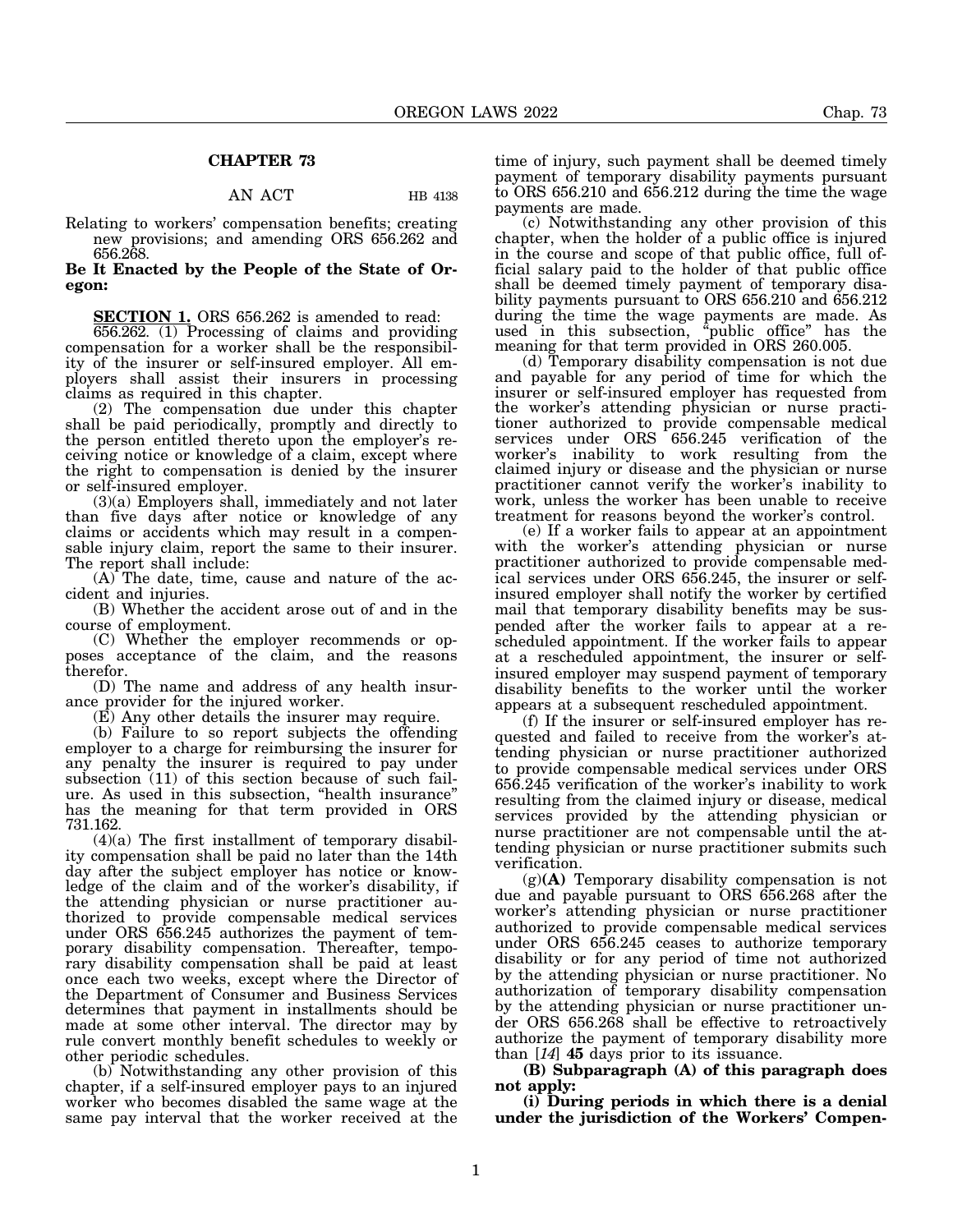**sation Board that affects the worker's ability to obtain authorization of temporary disability;**

**(ii) During periods in which there is a dispute over the identity of, or treatment by, an attending physician or nurse practitioner that affects the worker's ability to obtain authorization of temporary disability; or**

**(iii) When notice has not been given pursuant to paragraph (j) of this subsection.**

(h) The worker's disability may be authorized only by a person described in ORS  $656.005$   $(12)(b)(B)$ or 656.245 for the period of time permitted by those sections. The insurer or self-insured employer may unilaterally suspend payment of temporary disability benefits to the worker at the expiration of the period until temporary disability is reauthorized by an attending physician or nurse practitioner authorized to provide compensable medical services under ORS 656.245.

(i) The insurer or self-insured employer may unilaterally suspend payment of all compensation to a worker enrolled in a managed care organization if the worker continues to seek care from an attending physician or nurse practitioner authorized to provide compensable medical services under ORS 656.245 that is not authorized by the managed care organization more than seven days after the mailing of notice by the insurer or self-insured employer.

**(j)(A) The insurer or self-insured employer may not end temporary disability benefits until written notice has been mailed or delivered to the worker and the worker's attorney, if the worker is represented. The notice must state the reason that temporary disability benefits are no longer due and payable.**

**(B) The worker's attending physician or nurse practitioner may retroactively authorize temporary disability for up to 45 days prior to the date of the notice.**

**(C) If the notice required under subparagraph (A) of this paragraph is given more than 45 days after the worker was no longer eligible for benefits, the attending physician or nurse practitioner may retroactively authorize temporary disability back to the date on which benefits were no longer due and payable, provided the authorization is made within 30 days following the earlier of the date of mailing or delivery of the written notice that the eligibility ended to the worker and the worker's attorney, if the worker is represented.**

(5)(a) Payment of compensation under subsection (4) of this section or payment, in amounts per claim not to exceed the maximum amount established annually by the Director of the Department of Consumer and Business Services, for medical services for nondisabling claims, may be made by the subject employer if the employer so chooses. The making of such payments does not constitute a waiver or transfer of the insurer's duty to determine entitlement to benefits. If the employer chooses to make such payment, the employer shall report the injury to the insurer in the same manner that other

injuries are reported. However, an insurer shall not modify an employer's experience rating or otherwise make charges against the employer for any medical expenses paid by the employer pursuant to this subsection.

(b) To establish the maximum amount an employer may pay for medical services for nondisabling claims under paragraph (a) of this subsection, the director shall use \$1,500 as the base compensation amount and shall adjust the base compensation amount annually to reflect changes in the United States City Average Consumer Price Index for All Urban Consumers for Medical Care for July of each year as published by the Bureau of Labor Statistics of the United States Department of Labor. The adjustment shall be rounded to the nearest multiple of \$100.

(c) The adjusted amount established under paragraph (b) of this subsection shall be effective on January 1 following the establishment of the amount and shall apply to claims with a date of injury on or after the effective date of the adjusted amount.

(6)(a) Written notice of acceptance or denial of the claim shall be furnished to the claimant by the insurer or self-insured employer within 60 days after the employer has notice or knowledge of the claim. Once the claim is accepted, the insurer or selfinsured employer shall not revoke acceptance except as provided in this section. The insurer or selfinsured employer may revoke acceptance and issue a denial at any time when the denial is for fraud, misrepresentation or other illegal activity by the worker. If the worker requests a hearing on any revocation of acceptance and denial alleging fraud, misrepresentation or other illegal activity, the insurer or self-insured employer has the burden of proving, by a preponderance of the evidence, such fraud, misrepresentation or other illegal activity. Upon such proof, the worker then has the burden of proving, by a preponderance of the evidence, the compensability of the claim. If the insurer or selfinsured employer accepts a claim in good faith, in a case not involving fraud, misrepresentation or other illegal activity by the worker, and later obtains evidence that the claim is not compensable or evidence that the insurer or self-insured employer is not responsible for the claim, the insurer or self-insured employer may revoke the claim acceptance and issue a formal notice of claim denial, if such revocation of acceptance and denial is issued no later than two years after the date of the initial acceptance. If the worker requests a hearing on such revocation of acceptance and denial, the insurer or self-insured employer must prove, by a preponderance of the evidence, that the claim is not compensable or that the insurer or self-insured employer is not responsible for the claim. Notwithstanding any other provision of this chapter, if a denial of a previously accepted claim is set aside by an Administrative Law Judge, the Workers' Compensation Board or the court, temporary total disability benefits are payable from the date any such benefits were terminated under the denial. Except as provided in ORS 656.247,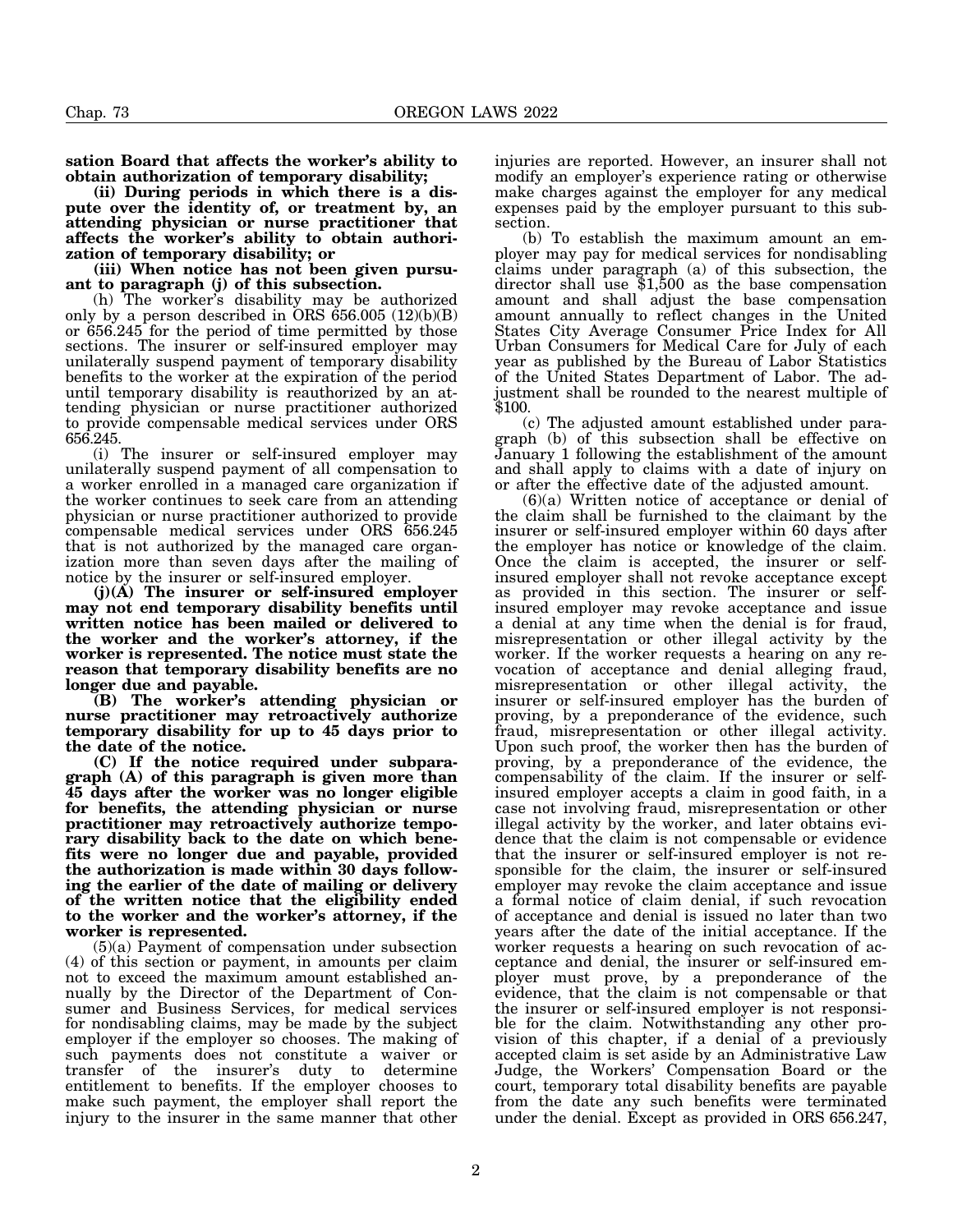pending acceptance or denial of a claim, compensation payable to a claimant does not include the costs of medical benefits or funeral expenses. The insurer shall also furnish the employer a copy of the notice of acceptance.

(b) The notice of acceptance shall:

(A) Specify what conditions are compensable.

(B) Advise the claimant whether the claim is considered disabling or nondisabling.

(C) Inform the claimant of the Expedited Claim Service and of the hearing and aggravation rights concerning nondisabling injuries, including the right to object to a decision that the injury of the claimant is nondisabling by requesting reclassification pursuant to ORS 656.277.

(D) Inform the claimant of employment reinstatement rights and responsibilities under ORS chapter 659A.

(E) Inform the claimant of assistance available to employers and workers from the Reemployment Assistance Program under ORS 656.622.

(F) Be modified by the insurer or self-insured employer from time to time as medical or other information changes a previously issued notice of acceptance.

(c) An insurer's or self-insured employer's acceptance of a combined or consequential condition under ORS 656.005 (7), whether voluntary or as a result of a judgment or order, shall not preclude the insurer or self-insured employer from later denying the combined or consequential condition if the otherwise compensable injury ceases to be the major contributing cause of the combined or consequential condition.

(d) An injured worker who believes that a condition has been incorrectly omitted from a notice of acceptance, or that the notice is otherwise deficient, first must communicate in writing to the insurer or self-insured employer the worker's objections to the notice pursuant to ORS 656.267. The insurer or selfinsured employer has 60 days from receipt of the communication from the worker to revise the notice or to make other written clarification in response. A worker who fails to comply with the communication requirements of this paragraph or ORS 656.267 may not allege at any hearing or other proceeding on the claim a de facto denial of a condition based on information in the notice of acceptance from the insurer or self-insured employer. Notwithstanding any other provision of this chapter, the worker may initiate objection to the notice of acceptance at any time.

(7)(a) After claim acceptance, written notice of acceptance or denial of claims for aggravation or new medical or omitted condition claims properly initiated pursuant to ORS 656.267 shall be furnished to the claimant by the insurer or self-insured employer within 60 days after the insurer or selfinsured employer receives written notice of such claims. A worker who fails to comply with the communication requirements of subsection (6) of this section or ORS 656.267 may not allege at any hearing or other proceeding on the claim a de facto denial of a condition based on information in the notice of acceptance from the insurer or self-insured employer.

(b) Once a worker's claim has been accepted, the insurer or self-insured employer must issue a written denial to the worker when the accepted injury is no longer the major contributing cause of the worker's combined condition before the claim may be closed.

(c) When an insurer or self-insured employer determines that the claim qualifies for claim closure, the insurer or self-insured employer shall issue at claim closure an updated notice of acceptance that specifies which conditions are compensable. The procedures specified in subsection  $(6)(d)$  of this section apply to this notice. Any objection to the updated notice or appeal of denied conditions shall not delay claim closure pursuant to ORS 656.268. If a condition is found compensable after claim closure, the insurer or self-insured employer shall reopen the claim for processing regarding that condition.

(8) The assigned claims agent in processing claims under ORS 656.054 shall send notice of acceptance or denial to the noncomplying employer.

(9) If an insurer or any other duly authorized agent of the employer for such purpose, on record with the Director of the Department of Consumer and Business Services denies a claim for compensation, written notice of such denial, stating the reason for the denial, and informing the worker of the Expedited Claim Service and of hearing rights under ORS 656.283, shall be given to the claimant. A copy of the notice of denial shall be mailed to the director and to the employer by the insurer. The worker may request a hearing pursuant to ORS 656.319.

(10) Merely paying or providing compensation shall not be considered acceptance of a claim or an admission of liability, nor shall mere acceptance of such compensation be considered a waiver of the right to question the amount thereof. Payment of permanent disability benefits pursuant to a notice of closure, reconsideration order or litigation order, or the failure to appeal or seek review of such an order or notice of closure, shall not preclude an insurer or self-insured employer from subsequently contesting the compensability of the condition rated therein, unless the condition has been formally accepted.

 $(11)(a)$  If the insurer or self-insured employer unreasonably delays or unreasonably refuses to pay compensation, attorney fees or costs, or unreasonably delays acceptance or denial of a claim, the insurer or self-insured employer shall be liable for an additional amount up to 25 percent of the amounts then due plus any attorney fees assessed under this section. The fees assessed by the director, an Administrative Law Judge, the board or the court under this section shall be reasonable attorney fees. In assessing fees, the director, an Administrative Law Judge, the board or the court shall consider the proportionate benefit to the injured worker. The board shall adopt rules for establishing the amount of the attorney fee, giving primary consideration to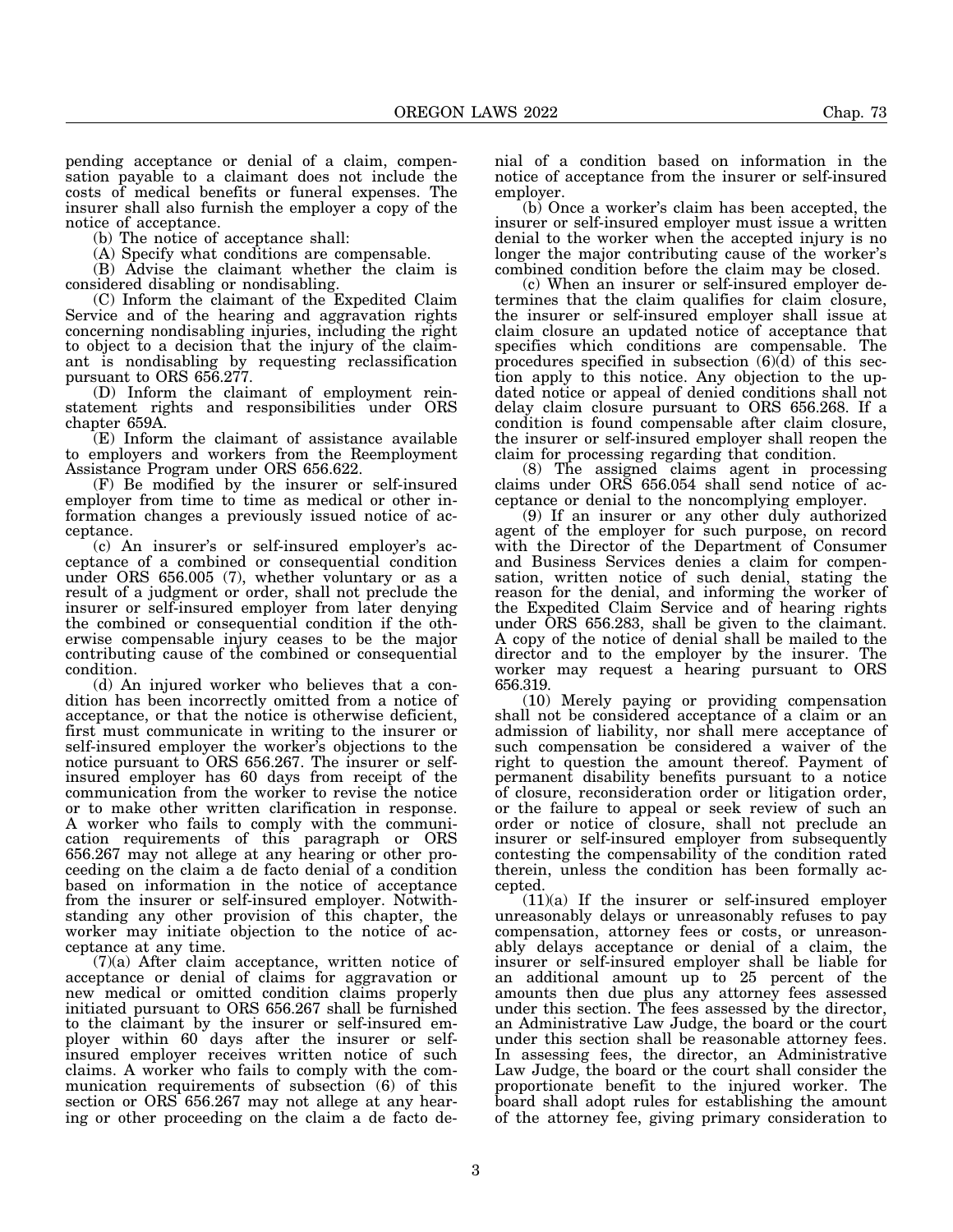the results achieved and to the time devoted to the case. An attorney fee awarded pursuant to this subsection may not exceed \$4,000 absent a showing of extraordinary circumstances. The maximum attorney fee awarded under this paragraph shall be adjusted annually on July 1 by the same percentage increase as made to the average weekly wage defined in ORS 656.211, if any. Notwithstanding any other provision of this chapter, the director shall have exclusive jurisdiction over proceedings regarding solely the assessment and payment of the additional amount and attorney fees described in this subsection. The action of the director and the review of the action taken by the director shall be subject to review under ORS 656.704.

(b) When the director does not have exclusive jurisdiction over proceedings regarding the assessment and payment of the additional amount and attorney fees described in this subsection, the provisions of this subsection shall apply in the other proceeding.

(12)(a) If payment is due on a disputed claim settlement authorized by ORS 656.289 and the insurer or self-insured employer has failed to make the payment in accordance with the requirements specified in the disputed claim settlement, the claimant or the claimant's attorney shall clearly notify the insurer or self-insured employer in writing that the payment is past due. If the required payment is not made within five business days after receipt of the notice by the insurer or self-insured employer, the director may assess a penalty and attorney fee in accordance with a matrix adopted by the director by rule.

(b) The director shall adopt by rule a matrix for the assessment of the penalties and attorney fees authorized under this subsection. The matrix shall provide for penalties based on a percentage of the settlement proceeds allocated to the claimant and for attorney fees based on a percentage of the settlement proceeds allocated to the claimant's attorney as an attorney fee.

(13) The insurer may authorize an employer to pay compensation to injured workers and shall reimburse employers for compensation so paid.

(14)(a) Injured workers have the duty to cooperate and assist the insurer or self-insured employer in the investigation of claims for compensation. Injured workers shall submit to and shall fully cooperate with personal and telephonic interviews and other formal or informal information gathering techniques. Injured workers who are represented by an attorney shall have the right to have the attorney present during any personal or telephonic interview or deposition. If the injured worker is represented by an attorney, the insurer or self-insured employer shall pay the attorney a reasonable attorney fee based upon an hourly rate for actual time spent during the personal or telephonic interview or deposition. After consultation with the Board of Governors of the Oregon State Bar, the Workers' Compensation Board shall adopt rules for the establishment, assessment

and enforcement of an hourly attorney fee rate specified in this subsection.

(b) If the attorney is not willing or available to participate in an interview at a time reasonably chosen by the insurer or self-insured employer within 14 days of the request for interview and the insurer or self-insured employer has cause to believe that the attorney's unwillingness or unavailability is unreasonable and is preventing the worker from complying within 14 days of the request for interview, the insurer or self-insured employer shall notify the director. If the director determines that the attorney's unwillingness or unavailability is unreasonable, the director shall assess a civil penalty against the attorney of not more than \$1,000.

(15) If the director finds that a worker fails to reasonably cooperate with an investigation involving an initial claim to establish a compensable injury or an aggravation claim to reopen the claim for a worsened condition, the director shall suspend all or part of the payment of compensation after notice to the worker. If the worker does not cooperate for an additional 30 days after the notice, the insurer or self-insured employer may deny the claim because of the worker's failure to cooperate. The obligation of the insurer or self-insured employer to accept or deny the claim within 60 days is suspended during the time of the worker's noncooperation. After such a denial, the worker shall not be granted a hearing or other proceeding under this chapter on the merits of the claim unless the worker first requests and establishes at an expedited hearing under ORS 656.291 that the worker fully and completely cooperated with the investigation, that the worker failed to cooperate for reasons beyond the worker's control or that the investigative demands were unreasonable. If the Administrative Law Judge finds that the worker has not fully cooperated, the Administrative Law Judge shall affirm the denial, and the worker's claim for injury shall remain denied. If the Administrative Law Judge finds that the worker has cooperated, or that the investigative demands were unreasonable, the Administrative Law Judge shall set aside the denial, order the reinstatement of interim compensation if appropriate and remand the claim to the insurer or self-insured employer to accept or deny the claim.

(16) In accordance with ORS 656.283 (3), the Administrative Law Judge assigned a request for hearing for a claim for compensation involving more than one potentially responsible employer or insurer may specify what is required of an injured worker to reasonably cooperate with the investigation of the claim as required by subsection (14) of this section.

**SECTION 2.** ORS 656.262, as amended by section 1, chapter 47, Oregon Laws 2021, is amended to read:

656.262. (1) Processing of claims and providing compensation for a worker shall be the responsibility of the insurer or self-insured employer. All employers shall assist their insurers in processing claims as required in this chapter.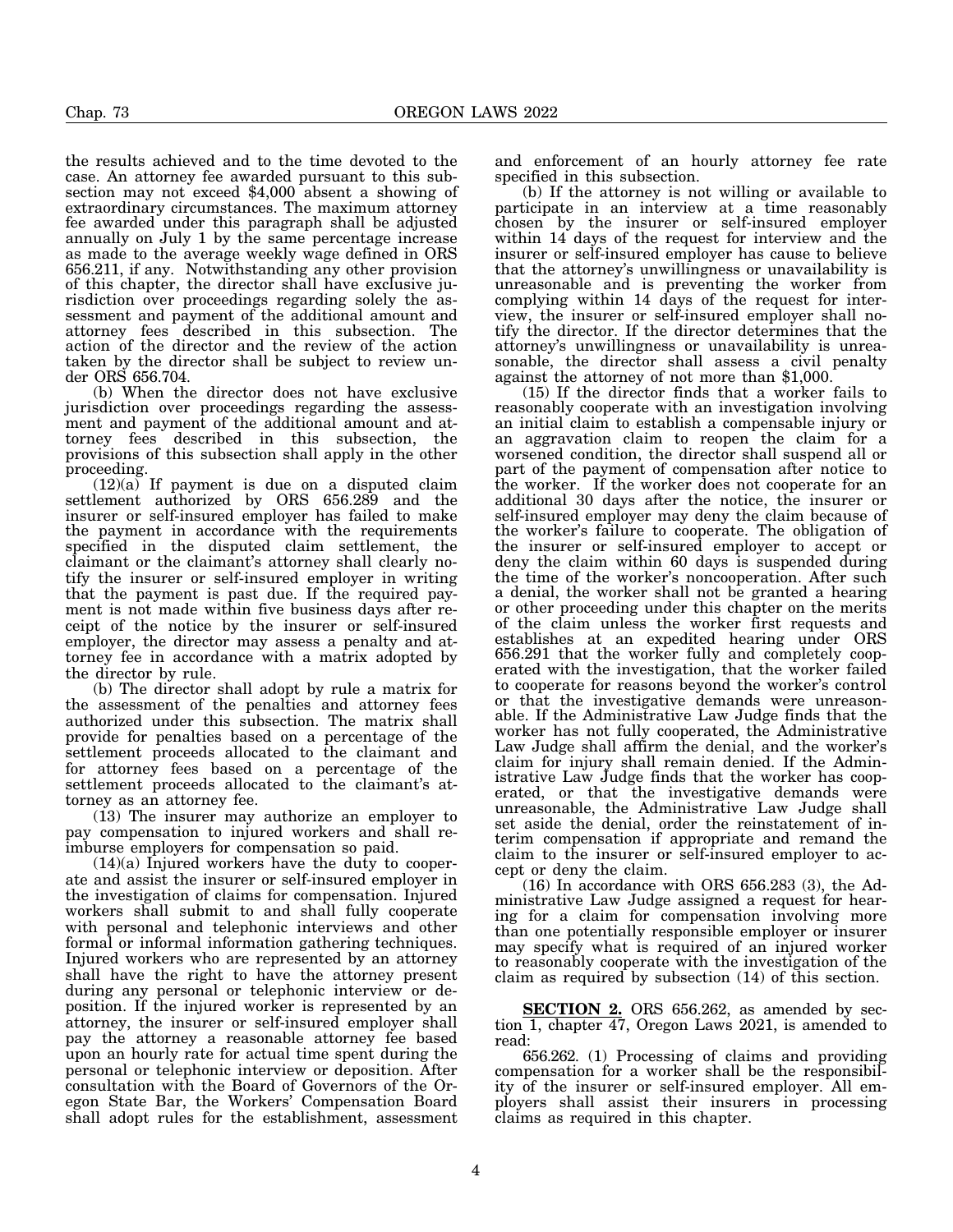(2) The compensation due under this chapter shall be paid periodically, promptly and directly to the person entitled thereto upon the employer's receiving notice or knowledge of a claim, except where the right to compensation is denied by the insurer or self-insured employer.

(3)(a) Employers shall, immediately and not later than five days after notice or knowledge of any claims or accidents which may result in a compensable injury claim, report the same to their insurer. The report shall include:

(A) The date, time, cause and nature of the accident and injuries.

(B) Whether the accident arose out of and in the course of employment.

(C) Whether the employer recommends or opposes acceptance of the claim, and the reasons therefor.

(D) The name and address of any health insurance provider for the injured worker.

(E) Any other details the insurer may require.

(b) Failure to so report subjects the offending employer to a charge for reimbursing the insurer for any penalty the insurer is required to pay under subsection (11) of this section because of such failure. As used in this subsection, "health insurance" has the meaning for that term provided in ORS 731.162.

 $(4)(a)$  The first installment of temporary disability compensation shall be paid no later than the 14th day after the subject employer has notice or knowledge of the claim and of the worker's disability, if the attending physician or nurse practitioner authorized to provide compensable medical services under ORS 656.245 authorizes the payment of temporary disability compensation. Thereafter, temporary disability compensation shall be paid at least once each two weeks, except where the Director of the Department of Consumer and Business Services determines that payment in installments should be made at some other interval. The director may by rule convert monthly benefit schedules to weekly or other periodic schedules.

(b) Notwithstanding any other provision of this chapter, if a self-insured employer pays to an injured worker who becomes disabled the same wage at the same pay interval that the worker received at the time of injury, such payment shall be deemed timely payment of temporary disability payments pursuant to ORS 656.210 and 656.212 during the time the wage payments are made.

(c) Notwithstanding any other provision of this chapter, when the holder of a public office is injured in the course and scope of that public office, full official salary paid to the holder of that public office shall be deemed timely payment of temporary disability payments pursuant to ORS 656.210 and 656.212 during the time the wage payments are made. As used in this subsection, "public office" has the meaning for that term provided in ORS 260.005.

(d) Temporary disability compensation is not due and payable for any period of time for which the insurer or self-insured employer has requested from the worker's attending physician or nurse practitioner authorized to provide compensable medical services under ORS 656.245 verification of the worker's inability to work resulting from the claimed injury or disease and the physician or nurse practitioner cannot verify the worker's inability to work, unless the worker has been unable to receive treatment for reasons beyond the worker's control.

(e) If a worker fails to appear at an appointment with the worker's attending physician or nurse practitioner authorized to provide compensable medical services under ORS 656.245, the insurer or selfinsured employer shall notify the worker by certified mail that temporary disability benefits may be suspended after the worker fails to appear at a rescheduled appointment. If the worker fails to appear at a rescheduled appointment, the insurer or selfinsured employer may suspend payment of temporary disability benefits to the worker until the worker appears at a subsequent rescheduled appointment.

(f) If the insurer or self-insured employer has requested and failed to receive from the worker's attending physician or nurse practitioner authorized to provide compensable medical services under ORS 656.245 verification of the worker's inability to work resulting from the claimed injury or disease, medical services provided by the attending physician or nurse practitioner are not compensable until the attending physician or nurse practitioner submits such verification.

(g)**(A)** Temporary disability compensation is not due and payable pursuant to ORS 656.268 after the worker's attending physician or nurse practitioner authorized to provide compensable medical services under ORS 656.245 ceases to authorize temporary disability or for any period of time not authorized by the attending physician or nurse practitioner. No authorization of temporary disability compensation by the attending physician or nurse practitioner under ORS 656.268 shall be effective to retroactively authorize the payment of temporary disability more than [*14*] **45** days prior to its issuance.

**(B) Subparagraph (A) of this paragraph does not apply:**

**(i) During periods in which there is a denial under the jurisdiction of the Workers' Compensation Board that affects the worker's ability to obtain authorization of temporary disability;**

**(ii) During periods in which there is a dispute over the identity of, or treatment by, an attending physician or nurse practitioner that affects the worker's ability to obtain authorization of temporary disability; or**

**(iii) When notice has not been given pursuant to paragraph (j) of this subsection.**

(h) The worker's disability may be authorized only by a person described in  $\text{\r{ORS}}\$   $656.005\$   $(12)(b)(B)$ or 656.245 for the period of time permitted by those sections. The insurer or self-insured employer may unilaterally suspend payment of temporary disability benefits to the worker at the expiration of the period until temporary disability is reauthorized by an attending physician or nurse practitioner authorized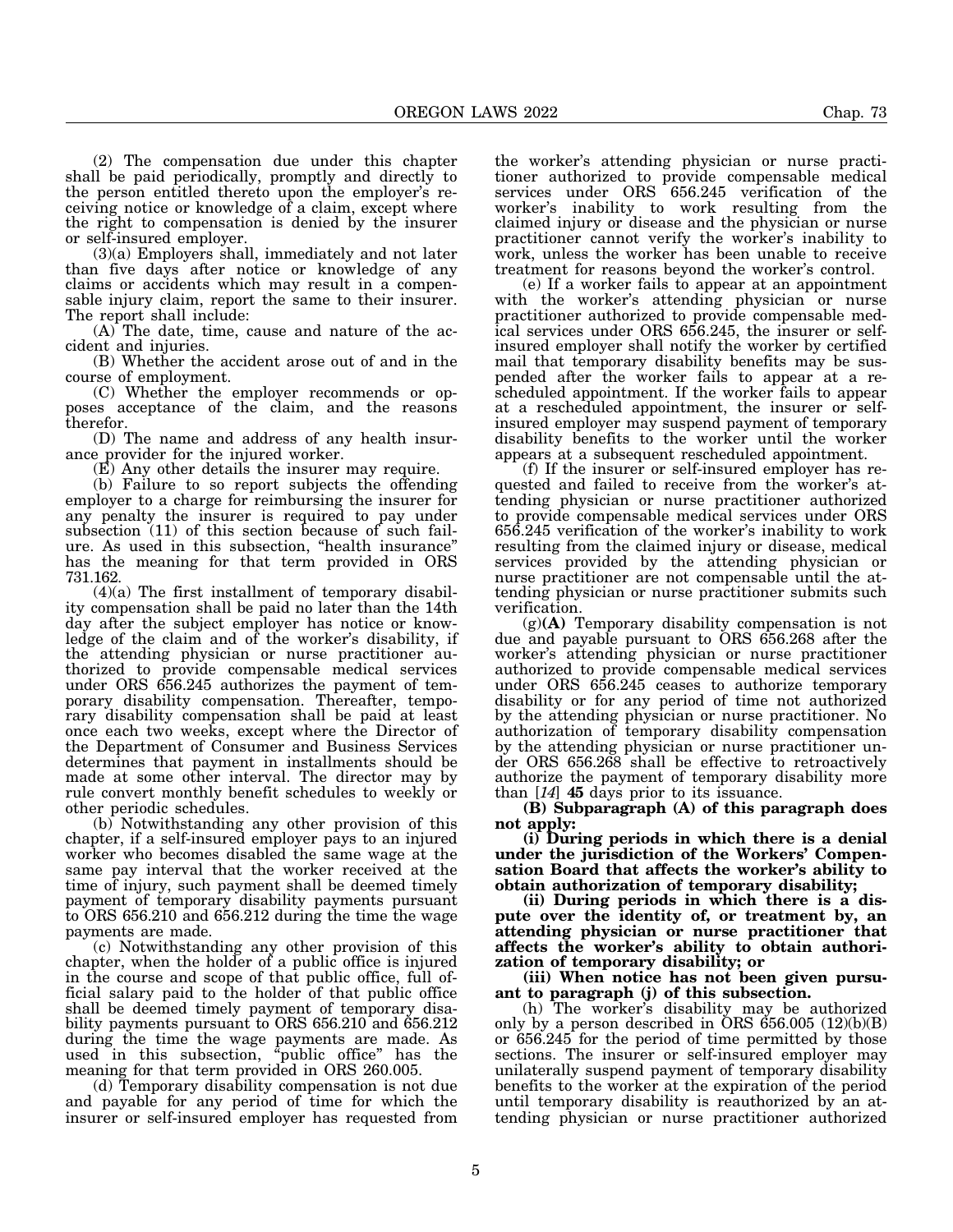to provide compensable medical services under ORS 656.245.

(i) The insurer or self-insured employer may unilaterally suspend payment of all compensation to a worker enrolled in a managed care organization if the worker continues to seek care from an attending physician or nurse practitioner authorized to provide compensable medical services under ORS 656.245 that is not authorized by the managed care organization more than seven days after the mailing of notice by the insurer or self-insured employer.

**(j)(A) The insurer or self-insured employer may not end temporary disability benefits until written notice has been mailed or delivered to the worker and the worker's attorney, if the worker is represented. The notice must state the reason that temporary disability benefits are no longer due and payable.**

**(B) The worker's attending physician or nurse practitioner may retroactively authorize temporary disability for up to 45 days prior to the date of the notice.**

**(C) If the notice required under subparagraph (A) of this paragraph is given more than 45 days after the worker was no longer eligible for benefits, the attending physician or nurse practitioner may retroactively authorize temporary disability back to the date on which benefits were no longer due and payable, provided the authorization is made within 30 days following the earlier of the date of mailing or delivery of the written notice that the eligibility ended to the worker and the worker's attorney, if the worker is represented.**

(5)(a) Payment of compensation under subsection (4) of this section or payment, in amounts per claim not to exceed the maximum amount established annually by the Director of the Department of Consumer and Business Services, for medical services for nondisabling claims, may be made by the subject employer if the employer so chooses. The making of such payments does not constitute a waiver or transfer of the insurer's duty to determine entitlement to benefits. If the employer chooses to make such payment, the employer shall report the injury to the insurer in the same manner that other injuries are reported. However, an insurer shall not modify an employer's experience rating or otherwise make charges against the employer for any medical expenses paid by the employer pursuant to this subsection.

(b) To establish the maximum amount an employer may pay for medical services for nondisabling claims under paragraph (a) of this subsection, the director shall use  $$1,500$  as the base compensation amount and shall adjust the base compensation amount annually to reflect changes in the United States City Average Consumer Price Index for All Urban Consumers for Medical Care for July of each year as published by the Bureau of Labor Statistics of the United States Department of Labor. The adjustment shall be rounded to the nearest multiple of \$100.

(c) The adjusted amount established under paragraph (b) of this subsection shall be effective on January 1 following the establishment of the amount and shall apply to claims with a date of injury on or after the effective date of the adjusted amount.

(6)(a) Written notice of acceptance or denial of the claim shall be furnished to the claimant by the insurer or self-insured employer within 60 days after the employer has notice or knowledge of the claim. Once the claim is accepted, the insurer or selfinsured employer shall not revoke acceptance except as provided in this section. The insurer or selfinsured employer may revoke acceptance and issue a denial at any time when the denial is for fraud, misrepresentation or other illegal activity by the worker. If the worker requests a hearing on any revocation of acceptance and denial alleging fraud, misrepresentation or other illegal activity, the insurer or self-insured employer has the burden of proving, by a preponderance of the evidence, such fraud, misrepresentation or other illegal activity. Upon such proof, the worker then has the burden of proving, by a preponderance of the evidence, the compensability of the claim. If the insurer or selfinsured employer accepts a claim in good faith, in a case not involving fraud, misrepresentation or other illegal activity by the worker, and later obtains evidence that the claim is not compensable or evidence that the insurer or self-insured employer is not responsible for the claim, the insurer or self-insured employer may revoke the claim acceptance and issue a formal notice of claim denial, if such revocation of acceptance and denial is issued no later than two years after the date of the initial acceptance. If the worker requests a hearing on such revocation of acceptance and denial, the insurer or self-insured employer must prove, by a preponderance of the evidence, that the claim is not compensable or that the insurer or self-insured employer is not responsible for the claim. Notwithstanding any other provision of this chapter, if a denial of a previously accepted claim is set aside by an Administrative Law Judge, the Workers' Compensation Board or the court, temporary total disability benefits are payable from the date any such benefits were terminated under the denial. Except as provided in ORS 656.247, pending acceptance or denial of a claim, compensation payable to a claimant does not include the costs of medical benefits or funeral expenses. The insurer shall also furnish the employer a copy of the notice of acceptance.

(b) The notice of acceptance shall:

(A) Specify what conditions are compensable.

(B) Advise the claimant whether the claim is considered disabling or nondisabling.

(C) Inform the claimant of the Expedited Claim Service and of the hearing and aggravation rights concerning nondisabling injuries, including the right to object to a decision that the injury of the claimant is nondisabling by requesting reclassification pursuant to ORS 656.277.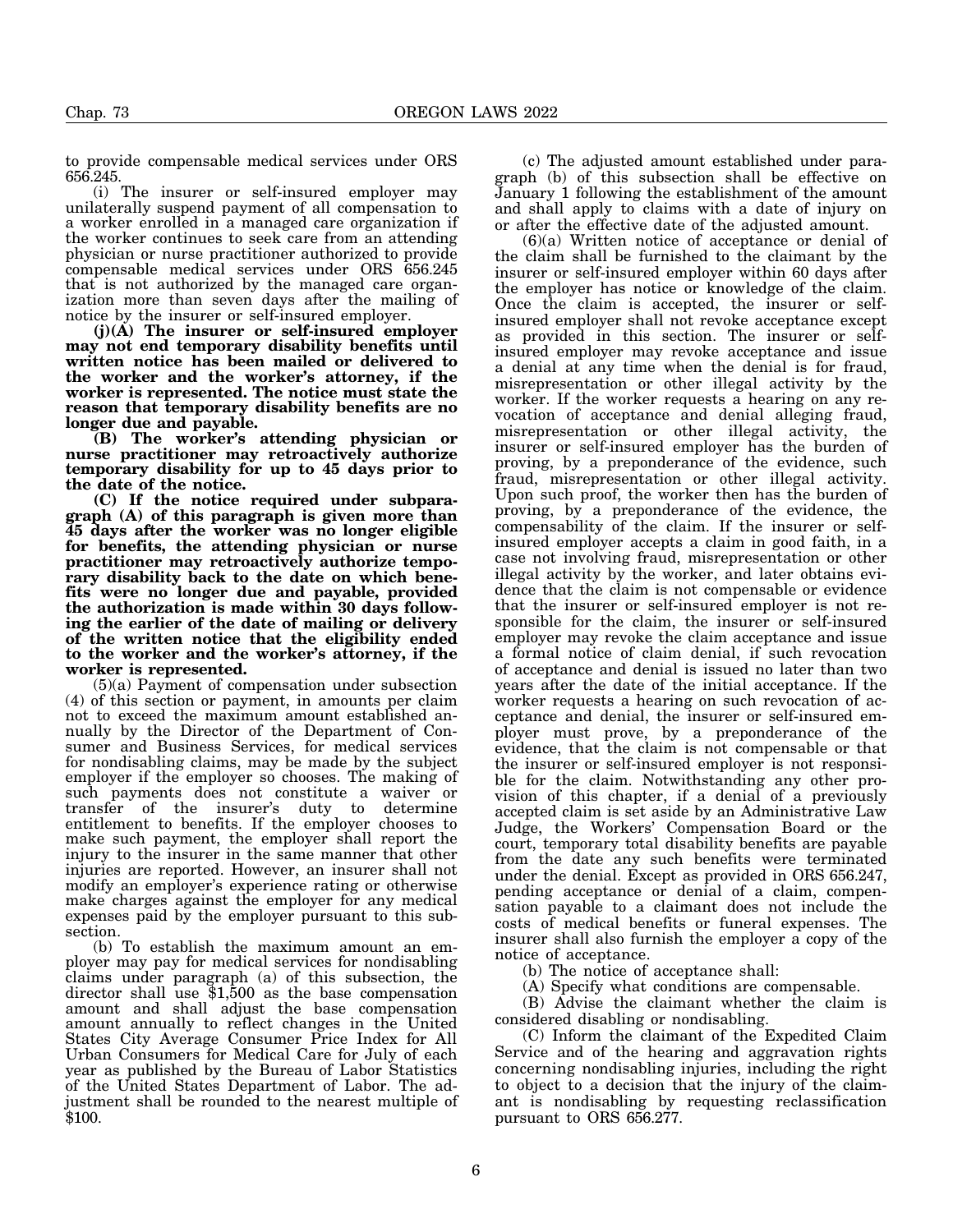(D) Inform the claimant of employment reinstatement rights and responsibilities under ORS chapter 659A.

(E) Inform the claimant of assistance available to employers and workers from the Reemployment Assistance Program under ORS 656.622.

(F) Be modified by the insurer or self-insured employer from time to time as medical or other information changes a previously issued notice of acceptance.

(c) An insurer's or self-insured employer's acceptance of a combined or consequential condition under ORS 656.005 (7), whether voluntary or as a result of a judgment or order, shall not preclude the insurer or self-insured employer from later denying the combined or consequential condition if the otherwise compensable injury ceases to be the major contributing cause of the combined or consequential condition.

(d) An injured worker who believes that a condition has been incorrectly omitted from a notice of acceptance, or that the notice is otherwise deficient, first must communicate in writing to the insurer or self-insured employer the worker's objections to the notice pursuant to ORS 656.267. The insurer or selfinsured employer has 60 days from receipt of the communication from the worker to revise the notice or to make other written clarification in response. A worker who fails to comply with the communication requirements of this paragraph or ORS 656.267 may not allege at any hearing or other proceeding on the claim a de facto denial of a condition based on information in the notice of acceptance from the insurer or self-insured employer. Notwithstanding any other provision of this chapter, the worker may initiate objection to the notice of acceptance at any time.

(7)(a) After claim acceptance, written notice of acceptance or denial of claims for aggravation or new medical or omitted condition claims properly initiated pursuant to ORS 656.267 shall be furnished to the claimant by the insurer or self-insured employer within 60 days after the insurer or selfinsured employer receives written notice of such claims. A worker who fails to comply with the communication requirements of subsection (6) of this section or ORS 656.267 may not allege at any hearing or other proceeding on the claim a de facto denial of a condition based on information in the notice of acceptance from the insurer or self-insured employer.

(b) Once a worker's claim has been accepted, the insurer or self-insured employer must issue a written denial to the worker when the accepted injury is no longer the major contributing cause of the worker's combined condition before the claim may be closed.

(c) When an insurer or self-insured employer determines that the claim qualifies for claim closure, the insurer or self-insured employer shall issue at claim closure an updated notice of acceptance that specifies which conditions are compensable. The procedures specified in subsection (6)(d) of this section apply to this notice. Any objection to the up-

dated notice or appeal of denied conditions shall not delay claim closure pursuant to ORS 656.268. If a condition is found compensable after claim closure, the insurer or self-insured employer shall reopen the claim for processing regarding that condition.

(8) The assigned claims agent in processing claims under ORS 656.054 shall send notice of acceptance or denial to the noncomplying employer.

(9) If an insurer or any other duly authorized agent of the employer for such purpose, on record with the Director of the Department of Consumer and Business Services denies a claim for compensation, written notice of such denial, stating the reason for the denial, and informing the worker of the Expedited Claim Service and of hearing rights under ORS 656.283, shall be given to the claimant. The insurer shall issue a copy of the notice of denial to the employer. The insurer shall notify the director of the denial in the manner the director prescribes by rule. The worker may request a hearing pursuant to ORS 656.319.

(10) Merely paying or providing compensation shall not be considered acceptance of a claim or an admission of liability, nor shall mere acceptance of such compensation be considered a waiver of the right to question the amount thereof. Payment of permanent disability benefits pursuant to a notice of closure, reconsideration order or litigation order, or the failure to appeal or seek review of such an order or notice of closure, shall not preclude an insurer or self-insured employer from subsequently contesting the compensability of the condition rated therein, unless the condition has been formally accepted.

 $(11)(a)$  If the insurer or self-insured employer unreasonably delays or unreasonably refuses to pay compensation, attorney fees or costs, or unreasonably delays acceptance or denial of a claim, the insurer or self-insured employer shall be liable for an additional amount up to 25 percent of the amounts then due plus any attorney fees assessed under this section. The fees assessed by the director, an Administrative Law Judge, the board or the court under this section shall be reasonable attorney fees. In assessing fees, the director, an Administrative Law Judge, the board or the court shall consider the proportionate benefit to the injured worker. The board shall adopt rules for establishing the amount of the attorney fee, giving primary consideration to the results achieved and to the time devoted to the case. An attorney fee awarded pursuant to this subsection may not exceed \$4,000 absent a showing of extraordinary circumstances. The maximum attorney fee awarded under this paragraph shall be adjusted annually on July 1 by the same percentage increase as made to the average weekly wage defined in ORS 656.211, if any. Notwithstanding any other provision of this chapter, the director shall have exclusive jurisdiction over proceedings regarding solely the assessment and payment of the additional amount and attorney fees described in this subsection. The action of the director and the review of the action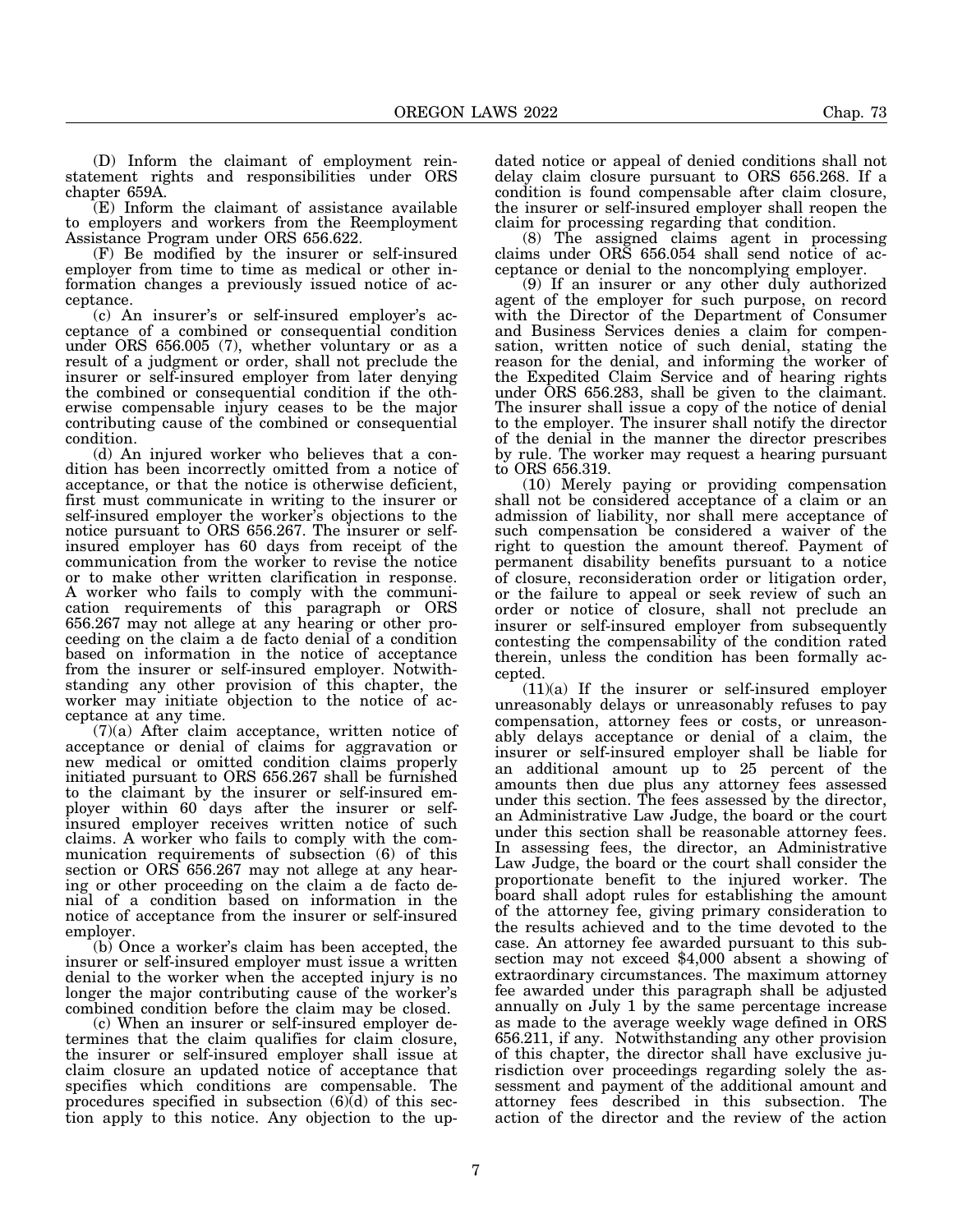taken by the director shall be subject to review under ORS 656.704.

(b) When the director does not have exclusive jurisdiction over proceedings regarding the assessment and payment of the additional amount and attorney fees described in this subsection, the provisions of this subsection shall apply in the other proceeding.

 $(12)(a)$  If payment is due on a disputed claim settlement authorized by ORS 656.289 and the insurer or self-insured employer has failed to make the payment in accordance with the requirements specified in the disputed claim settlement, the claimant or the claimant's attorney shall clearly notify the insurer or self-insured employer in writing that the payment is past due. If the required payment is not made within five business days after receipt of the notice by the insurer or self-insured employer, the director may assess a penalty and attorney fee in accordance with a matrix adopted by the director by rule.

(b) The director shall adopt by rule a matrix for the assessment of the penalties and attorney fees authorized under this subsection. The matrix shall provide for penalties based on a percentage of the settlement proceeds allocated to the claimant and for attorney fees based on a percentage of the settlement proceeds allocated to the claimant's attorney as an attorney fee.

(13) The insurer may authorize an employer to pay compensation to injured workers and shall reimburse employers for compensation so paid.

(14)(a) Injured workers have the duty to cooperate and assist the insurer or self-insured employer in the investigation of claims for compensation. Injured workers shall submit to and shall fully cooperate with personal and telephonic interviews and other formal or informal information gathering techniques. Injured workers who are represented by an attorney shall have the right to have the attorney present during any personal or telephonic interview or deposition. If the injured worker is represented by an attorney, the insurer or self-insured employer shall pay the attorney a reasonable attorney fee based upon an hourly rate for actual time spent during the personal or telephonic interview or deposition. After consultation with the Board of Governors of the Oregon State Bar, the Workers' Compensation Board shall adopt rules for the establishment, assessment and enforcement of an hourly attorney fee rate specified in this subsection.

(b) If the attorney is not willing or available to participate in an interview at a time reasonably chosen by the insurer or self-insured employer within 14 days of the request for interview and the insurer or self-insured employer has cause to believe that the attorney's unwillingness or unavailability is unreasonable and is preventing the worker from complying within 14 days of the request for interview, the insurer or self-insured employer shall notify the director. If the director determines that the attorney's unwillingness or unavailability is unreasonable, the director shall assess a civil penalty against the attorney of not more than \$1,000.

(15) If the director finds that a worker fails to reasonably cooperate with an investigation involving an initial claim to establish a compensable injury or an aggravation claim to reopen the claim for a worsened condition, the director shall suspend all or part of the payment of compensation after notice to the worker. If the worker does not cooperate for an additional 30 days after the notice, the insurer or self-insured employer may deny the claim because of the worker's failure to cooperate. The obligation of the insurer or self-insured employer to accept or deny the claim within 60 days is suspended during the time of the worker's noncooperation. After such a denial, the worker shall not be granted a hearing or other proceeding under this chapter on the merits of the claim unless the worker first requests and establishes at an expedited hearing under ORS 656.291 that the worker fully and completely cooperated with the investigation, that the worker failed to cooperate for reasons beyond the worker's control or that the investigative demands were unreasonable. If the Administrative Law Judge finds that the worker has not fully cooperated, the Administrative Law Judge shall affirm the denial, and the worker's claim for injury shall remain denied. If the Administrative Law Judge finds that the worker has cooperated, or that the investigative demands were unreasonable, the Administrative Law Judge shall set aside the denial, order the reinstatement of interim compensation if appropriate and remand the claim to the insurer or self-insured employer to accept or deny the claim.

(16) In accordance with ORS 656.283 (3), the Administrative Law Judge assigned a request for hearing for a claim for compensation involving more than one potentially responsible employer or insurer may specify what is required of an injured worker to reasonably cooperate with the investigation of the claim as required by subsection (14) of this section.

**SECTION 3. (1) The amendments to ORS 656.262 by sections 1 and 2 of this 2022 Act apply to all claims that exist on, or arise on or after, January 1, 2024, regardless of the date of injury or the date on which the claim is filed.**

**(2) Notwithstanding subsection (1) of this section, the amendments to ORS 656.262 by sections 1 and 2 of this 2022 Act do not apply to disputes in which a final determination is made prior to January 1, 2024.**

**SECTION 4.** ORS 656.268 is amended to read:

656.268. (1) One purpose of this chapter is to restore the injured worker as soon as possible and as near as possible to a condition of self support and maintenance as an able-bodied worker. The insurer or self-insured employer shall close the worker's claim, as prescribed by the Director of the Department of Consumer and Business Services, and determine the extent of the worker's permanent disability, provided the worker is not enrolled and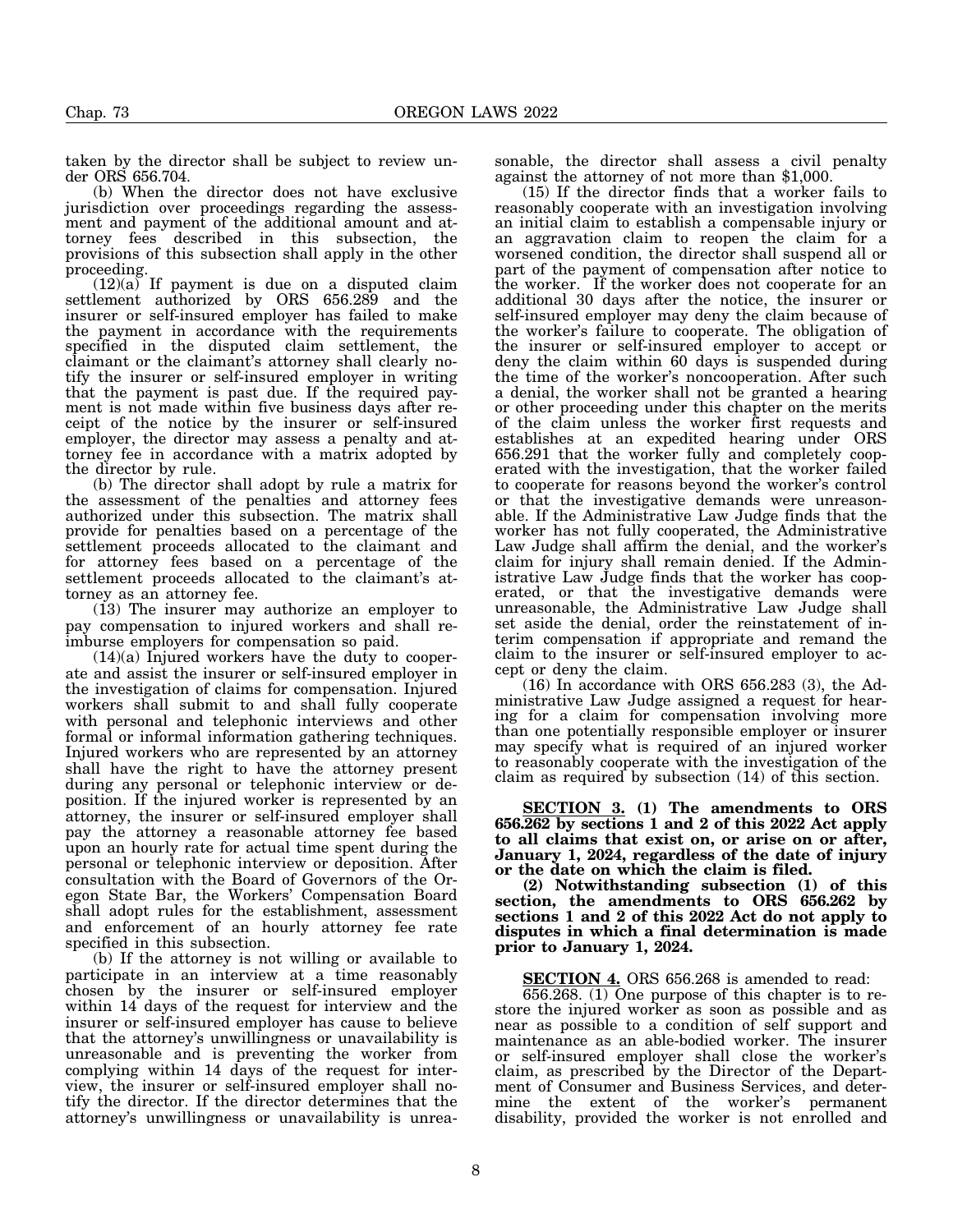actively engaged in training according to rules adopted by the director pursuant to ORS 656.340 and 656.726, when **one of the following conditions is met**:

(a) The worker has become medically stationary and there is sufficient information to determine permanent disability[*;*]**. Notwithstanding any other provision of this chapter, a physician or nurse practitioner may not retroactively determine a worker to be medically stationary more than 60 days prior to the date of the determination except in the case of claims that are subject to subsection (13) of this section. An insurer or self-insured employer must mail or deliver written notice to a worker and to the worker's attorney, if the worker is represented, within seven days following receipt of information that the worker is medically stationary.**

(b) The accepted injury is no longer the major contributing cause of the worker's combined or consequential condition or conditions pursuant to ORS 656.005 (7). When the claim is closed because the accepted injury is no longer the major contributing cause of the worker's combined or consequential condition or conditions, and there is sufficient information to determine permanent disability, the likely permanent disability that would have been due to the current accepted condition shall be estimated**.**[*;*]

(c) Without the approval of the attending physician or nurse practitioner authorized to provide compensable medical services under ORS 656.245, the worker fails to seek medical treatment for a period of 30 days or the worker fails to attend a closing examination, unless the worker affirmatively establishes that such failure is attributable to reasons beyond the worker's control**.**[*; or*]

(d) An insurer or self-insured employer finds that a worker who has been receiving permanent total disability benefits has materially improved and is capable of regularly performing work at a gainful and suitable occupation.

(2) If the worker is enrolled and actively engaged in training according to rules adopted pursuant to ORS 656.340 and 656.726, the temporary disability compensation shall be proportionately reduced by any sums earned during the training.

(3) A copy of all medical reports and reports of vocational rehabilitation agencies or counselors shall be furnished to the worker, if requested by the worker.

(4) Temporary total disability benefits shall continue until whichever of the following events first occurs:

(a) The worker returns to regular or modified employment;

(b) The attending physician or nurse practitioner who has authorized temporary disability benefits for the worker under ORS 656.245 advises the worker and documents in writing that the worker is released to return to regular employment;

(c) The attending physician or nurse practitioner who has authorized temporary disability benefits for

the worker under ORS 656.245 advises the worker and documents in writing that the worker is released to return to modified employment, such employment is offered in writing to the worker and the worker fails to begin such employment. However, an offer of modified employment may be refused by the worker without the termination of temporary total disability benefits if the offer:

(A) Requires a commute that is beyond the physical capacity of the worker according to the worker's attending physician or the nurse practitioner who may authorize temporary disability under ORS 656.245;

(B) Is at a work site more than 50 miles one way from where the worker was injured unless the site is less than 50 miles from the worker's residence or the intent of the parties at the time of hire or as established by the pattern of employment prior to the injury was that the employer had multiple or mobile work sites and the worker could be assigned to any such site;

(C) Is not with the employer at injury;

(D) Is not at a work site of the employer at injury;

(E) Is not consistent with the existing written shift change policy or is not consistent with common practice of the employer at injury or aggravation; or

(F) Is not consistent with an existing shift change provision of an applicable collective bargaining agreement;

(d) Any other event that causes temporary disability benefits to be lawfully suspended, withheld or terminated under ORS  $656.\overline{2}62$  (4) or other provisions of this chapter; or

(e) Notwithstanding paragraph  $(c)(C)$ ,  $(D)$ ,  $(E)$ and (F) of this subsection, the attending physician or nurse practitioner who has authorized temporary disability benefits under ORS 656.245 for a home care worker or a personal support worker who has been made a subject worker pursuant to ORS 656.039 advises the home care worker or personal support worker and documents in writing that the home care worker or personal support worker is released to return to modified employment, appropriate modified employment is offered in writing by the Home Care Commission or a designee of the commission to the home care worker or personal support worker for any client of the Department of Human Services who employs a home care worker or personal support worker and the worker fails to begin the employment.

 $(5)(a)$  Findings by the insurer or self-insured employer regarding the extent of the worker's disability in closure of the claim shall be pursuant to the standards prescribed by the director.

(b) The insurer or self-insured employer shall issue a notice of closure of the claim to the worker, to the worker's attorney if the worker is represented, and to the director. If the worker is deceased at the time the notice of closure is issued, the insurer or self-insured employer shall mail the worker's copy of the notice of closure, addressed to the estate of the worker, to the worker's last known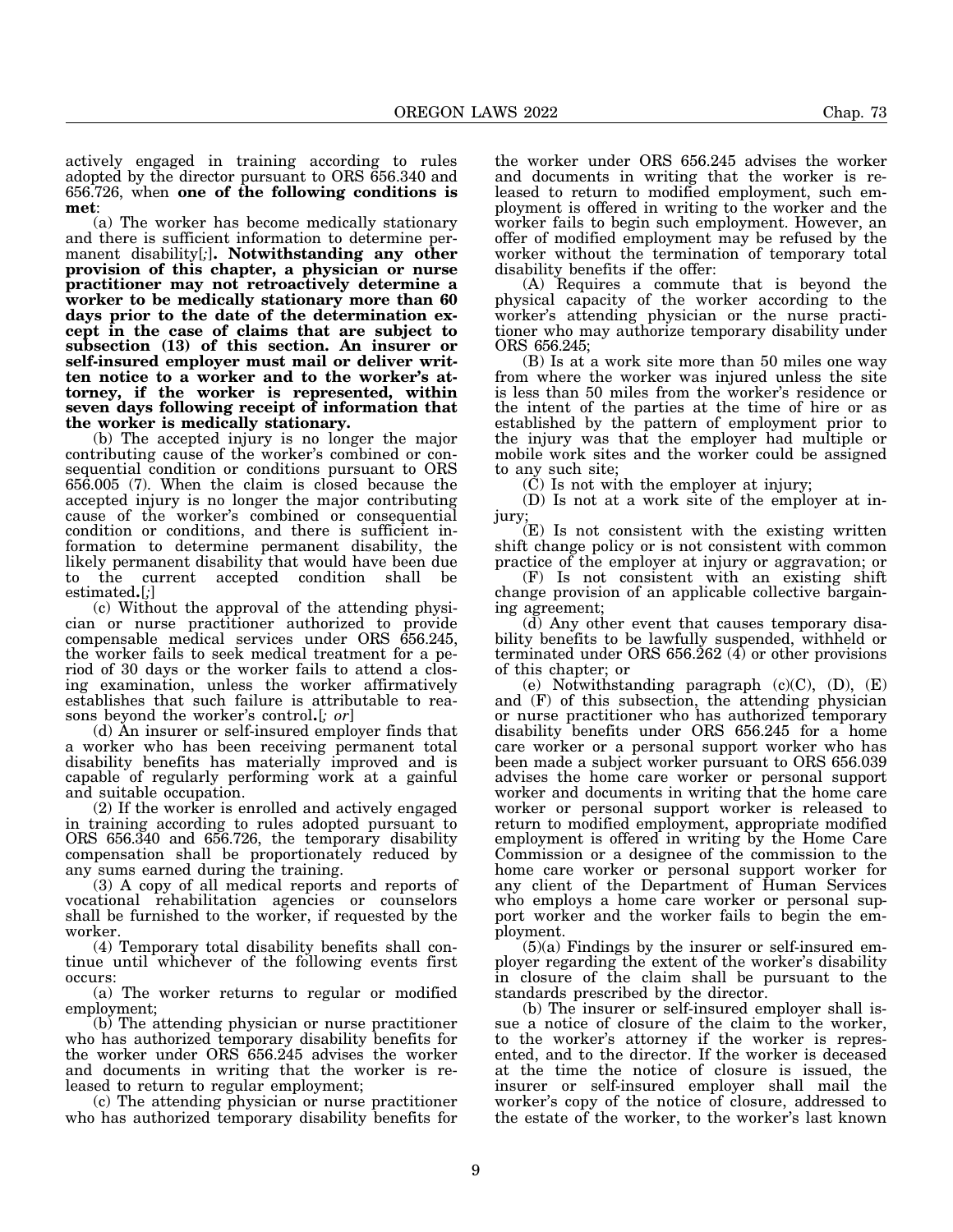address and may mail copies of the notice of closure to any known or potential beneficiaries to the estate of the deceased worker.

(c) The notice of closure must inform:

(A) The parties, in boldfaced type, of the proper manner in which to proceed if they are dissatisfied with the terms of the notice of closure;

(B) The worker of:

(i) The amount of any further compensation, including permanent disability compensation to be awarded;

(ii) The duration of temporary total or temporary partial disability compensation;

(iii) The right of the worker or beneficiaries of the worker who were mailed a copy of the notice of closure under paragraph (b) of this subsection to request reconsideration by the director under this section within 60 days of the date of the notice of closure;

(iv) The right of beneficiaries who were not mailed a copy of the notice of closure under paragraph (b) of this subsection to request reconsideration by the director under this section within one year of the date the notice of closure was mailed to the estate of the worker under paragraph (b) of this subsection;

(v) The right of the insurer or self-insured employer to request reconsideration by the director under this section within seven days of the date of the notice of closure;

(vi) The aggravation rights; and

(vii) Any other information as the director may require; and

(C) Any beneficiaries of death benefits to which they may be entitled pursuant to ORS 656.204 and 656.208.

(d) If the insurer or self-insured employer has not issued a notice of closure, the worker may request closure. Within 10 days of receipt of a written request from the worker, the insurer or self-insured employer shall issue a notice of closure if the requirements of this section have been met or a notice of refusal to close if the requirements of this section have not been met. A notice of refusal to close shall advise the worker of:

(A) The decision not to close;

(B) The right of the worker to request a hearing pursuant to ORS 656.283 within 60 days of the date of the notice of refusal to close;

(C) The right to be represented by an attorney; and

(D) Any other information as the director may require.

(e) If a worker, a worker's beneficiary, an insurer or a self-insured employer objects to the notice of closure, the objecting party first must request reconsideration by the director under this section. A worker's request for reconsideration must be made within 60 days of the date of the notice of closure. If the worker is deceased at the time the notice of closure is issued, a request for reconsideration by a beneficiary of the worker who was mailed a copy of the notice of closure under paragraph (b) of this

subsection must be made within 60 days of the date of the notice of closure. A request for reconsideration by a beneficiary to the estate of a deceased worker who was not mailed a copy of the notice of closure under paragraph (b) of this subsection must be made within one year of the date the notice of closure was mailed to the estate of the worker under paragraph (b) of this subsection. A request for reconsideration by an insurer or self-insured employer may be based only on disagreement with the findings used to rate impairment and must be made within seven days of the date of the notice of closure.

(f) If an insurer or self-insured employer has closed a claim or refused to close a claim pursuant to this section, if the correctness of that notice of closure or refusal to close is at issue in a hearing on the claim and if a finding is made at the hearing that the notice of closure or refusal to close was not reasonable, a penalty shall be assessed against the insurer or self-insured employer and paid to the worker in an amount equal to 25 percent of all compensation determined to be then due the claimant.

(g) If, upon reconsideration of a claim closed by an insurer or self-insured employer, the director orders an increase by 25 percent or more of the amount of compensation to be paid to the worker for permanent disability and the worker is found upon reconsideration to be at least 20 percent permanently disabled, a penalty shall be assessed against the insurer or self-insured employer and paid to the worker in an amount equal to 25 percent of all compensation determined to be then due the claimant. If the increase in compensation results from information that the insurer or self-insured employer demonstrates the insurer or self-insured employer could not reasonably have known at the time of claim closure, from new information obtained through a medical arbiter examination or from a determination order issued by the director that addresses the extent of the worker's permanent disability that is not based on the standards adopted pursuant to ORS 656.726 (4)(f), the penalty shall not be assessed.

 $(6)(a)$  Notwithstanding any other provision of law, only one reconsideration proceeding may be held on each notice of closure. At the reconsideration proceeding:

(A) A deposition arranged by the worker, limited to the testimony and cross-examination of the worker about the worker's condition at the time of claim closure, shall become part of the reconsideration record. The deposition must be conducted subject to the opportunity for cross-examination by the insurer or self-insured employer and in accordance with rules adopted by the director. The cost of the court reporter, interpreter services, if necessary, and one original of the transcript of the deposition for the Department of Consumer and Business Services and one copy of the transcript of the deposition for each party shall be paid by the insurer or selfinsured employer. The reconsideration proceeding may not be postponed to receive a deposition taken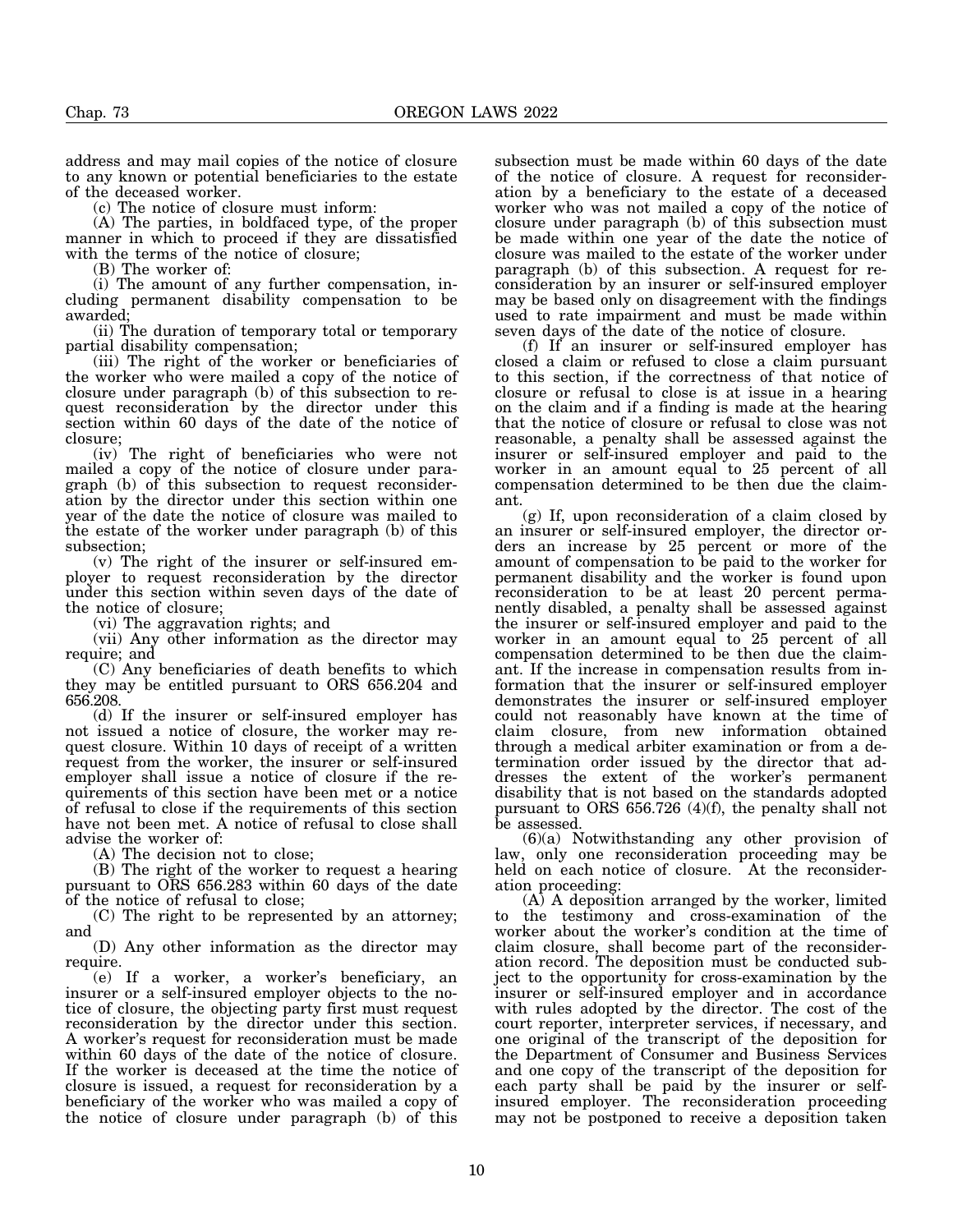under this subparagraph. A deposition taken in accordance with this subparagraph may be received as evidence at a hearing even if the deposition is not prepared in time for use in the reconsideration proceeding.

(B) Pursuant to rules adopted by the director, the worker or the insurer or self-insured employer may correct information in the record that is erroneous and may submit any medical evidence that should have been but was not submitted by the attending physician or nurse practitioner authorized to provide compensable medical services under ORS 656.245 at the time of claim closure.

(C) If the director determines that a claim was not closed in accordance with subsection (1) of this section, the director may rescind the closure.

(b) If necessary, the director may require additional medical or other information with respect to the claims and may postpone the reconsideration for not more than 60 additional calendar days.

(c) In any reconsideration proceeding under this section in which the worker was represented by an attorney, the director shall order the insurer or self-insured employer to pay to the attorney, out of the additional compensation awarded, an amount equal to 10 percent of any additional compensation awarded to the worker.

(d) Except as provided in subsection (7) of this section, the reconsideration proceeding shall be completed within 18 working days from the date the reconsideration proceeding begins, and shall be performed by a special evaluation appellate unit within the department. The deadline of 18 working days may be postponed by an additional 60 calendar days if within the 18 working days the department mails notice of review by a medical arbiter. If an order on reconsideration has not been mailed on or before 18 working days from the date the reconsideration proceeding begins, or within 18 working days plus the additional 60 calendar days where a notice for medical arbiter review was timely mailed or the director postponed the reconsideration pursuant to paragraph (b) of this subsection, or within such additional time as provided in subsection (8) of this section when reconsideration is postponed further because the worker has failed to cooperate in the medical arbiter examination, reconsideration shall be deemed denied and any further proceedings shall occur as though an order on reconsideration affirming the notice of closure was mailed on the date the order was due to issue.

(e) The period for completing the reconsideration proceeding described in paragraph (d) of this subsection begins upon receipt by the director of a worker's or a beneficiary's request for reconsideration pursuant to subsection  $(5)(e)$  of this section. If the insurer or self-insured employer requests reconsideration, the period for reconsideration begins upon the earlier of the date of the request for reconsideration by the worker or beneficiary, the date of receipt of a waiver from the worker or beneficiary of the right to request reconsideration or the date of expiration of the right of the worker or benefici-

ary to request reconsideration. If a party elects not to file a separate request for reconsideration, the party does not waive the right to fully participate in the reconsideration proceeding, including the right to proceed with the reconsideration if the initiating party withdraws the request for reconsideration.

(f) Any medical arbiter report may be received as evidence at a hearing even if the report is not prepared in time for use in the reconsideration proceeding.

(g) If any party objects to the reconsideration order, the party may request a hearing under ORS 656.283 within 30 days from the date of the reconsideration order.

(7)(a) The director may delay the reconsideration proceeding and toll the reconsideration timeline established under subsection (6) of this section for up to 45 calendar days if:

(A) A request for reconsideration of a notice of closure has been made to the director within 60 days of the date of the notice of closure;

(B) The parties are actively engaged in settlement negotiations that include issues in dispute at reconsideration;

(C) The parties agree to the delay; and

(D) Both parties notify the director before the 18th working day after the reconsideration proceeding has begun that they request a delay under this subsection.

(b) A delay of the reconsideration proceeding granted by the director under this subsection expires:

(A) If a party requests the director to resume the reconsideration proceeding before the expiration of the delay period;

(B) If the parties reach a settlement and the director receives a copy of the approved settlement documents before the expiration of the delay period; or

(C) On the next calendar day following the expiration of the delay period authorized by the director.

(c) Upon expiration of a delay granted under this subsection, the timeline for the completion of the reconsideration proceeding shall resume as if the delay had never been granted.

(d) Compensation due the worker shall continue to be paid during the period of delay authorized under this subsection.

(e) The director may authorize only one delay period for each reconsideration proceeding.

(8)(a) If the basis for objection to a notice of closure issued under this section is disagreement with the impairment used in rating of the worker's disability, the director shall refer the claim to a medical arbiter appointed by the director.

(b) If the director determines that insufficient medical information is available to determine disability, the director may appoint, and refer the claim to, a medical arbiter.

(c) At the request of either of the parties, the director shall appoint a panel of as many as three medical arbiters in accordance with criteria that the director sets by rule.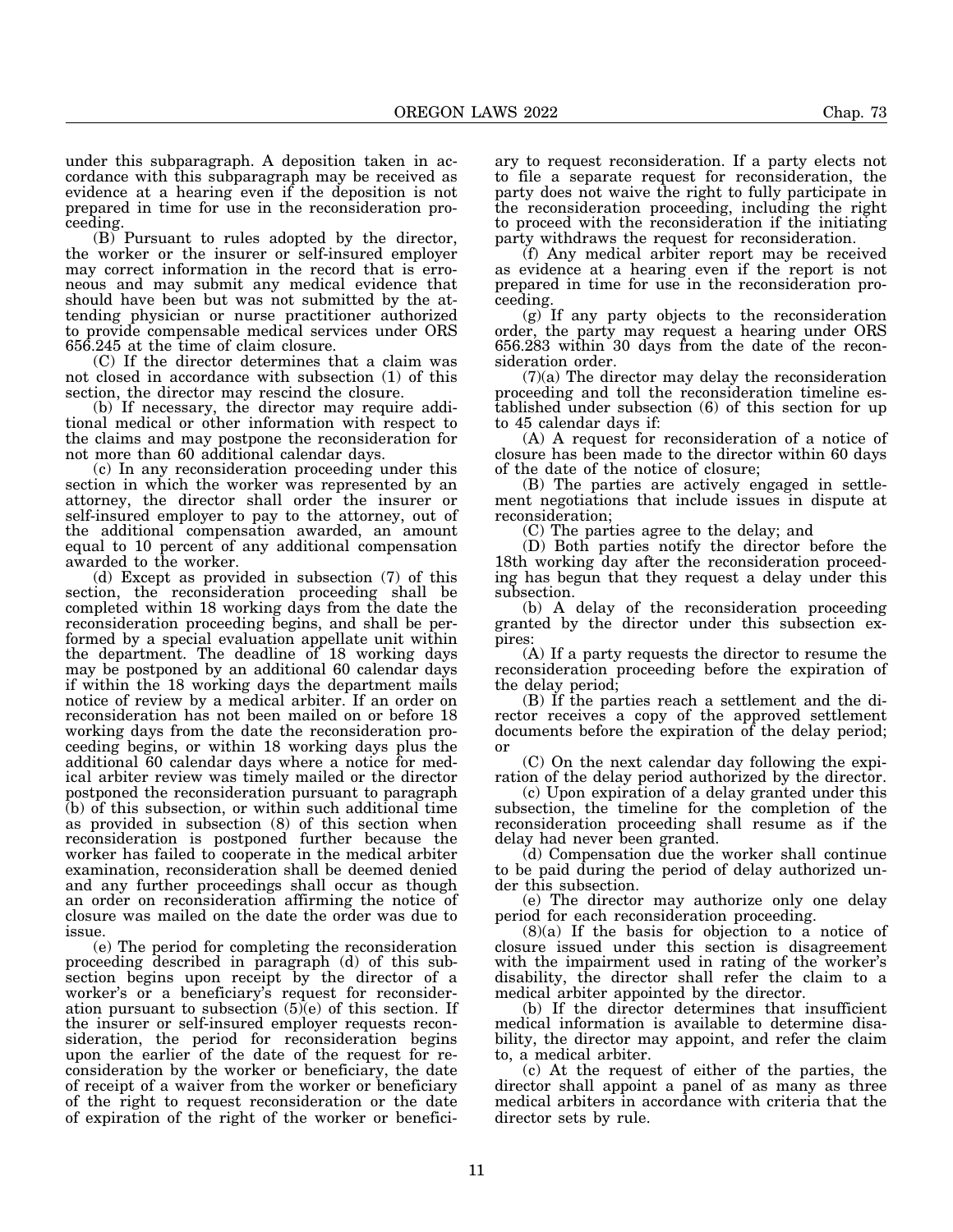(d) The arbiter, or panel of medical arbiters, must be chosen from among a list of physicians qualified to be attending physicians referred to in  $\overline{ORS}$  656.005 (12)(b)(A) whom the director selected in consultation with the Oregon Medical Board and the committee referred to in ORS 656.790.

(e)(A) The medical arbiter or panel of medical arbiters may examine the worker and perform such tests as may be reasonable and necessary to establish the worker's impairment.

(B) If the director determines that the worker failed to attend the examination without good cause or failed to cooperate with the medical arbiter, or panel of medical arbiters, the director shall postpone the reconsideration proceedings for up to 60 days from the date of the determination that the worker failed to attend or cooperate, and shall suspend all disability benefits resulting from this or any prior opening of the claim until such time as the worker attends and cooperates with the examination or the request for reconsideration is withdrawn. Any additional evidence regarding good cause must be submitted prior to the conclusion of the 60-day postponement period.

(C) At the conclusion of the 60-day postponement period, if the worker has not attended and cooperated with a medical arbiter examination or established good cause, the worker may not attend a medical arbiter examination for this claim closure. The reconsideration record must be closed, and the director shall issue an order on reconsideration based upon the existing record.

(D) All disability benefits suspended under this subsection, including all disability benefits awarded in the order on reconsideration, or by an Administrative Law Judge, the Workers' Compensation Board or upon court review, are not due and payable to the worker.

(f) The insurer or self-insured employer shall pay the costs of examination and review by the medical arbiter or panel of medical arbiters.

(g) The findings of the medical arbiter or panel of medical arbiters must be submitted to the director for reconsideration of the notice of closure.

(h) After reconsideration, no subsequent medical evidence of the worker's impairment is admissible before the director, the Workers' Compensation Board or the courts for purposes of making findings of impairment on the claim closure.

(i)(A) If the basis for objection to a notice of closure issued under this section is a disagreement with the impairment used in rating the worker's disability, and the director determines that the worker is not medically stationary at the time of the reconsideration or that the closure was not made pursuant to this section, the director is not required to appoint a medical arbiter before completing the reconsideration proceeding.

(B) If the worker's condition has substantially changed since the notice of closure, upon the consent of all the parties to the claim, the director shall postpone the proceeding until the worker's condition

is appropriate for claim closure under subsection (1) of this section.

(9) No hearing shall be held on any issue that was not raised and preserved before the director at reconsideration. However, issues arising out of the reconsideration order may be addressed and resolved at hearing.

(10) If, after the notice of closure issued pursuant to this section, the worker becomes enrolled and actively engaged in training according to rules adopted pursuant to ORS 656.340 and 656.726, any permanent disability payments due for work disability under the closure shall be suspended, and the worker shall receive temporary disability compensation and any permanent disability payments due for impairment while the worker is enrolled and actively engaged in the training. When the worker ceases to be enrolled and actively engaged in the training, the insurer or self-insured employer shall again close the claim pursuant to this section if the worker is medically stationary or if the worker's accepted injury is no longer the major contributing cause of the worker's combined or consequential condition or conditions pursuant to ORS 656.005 (7). The closure shall include the duration of temporary total or temporary partial disability compensation. Permanent disability compensation shall be redetermined for work disability only. If the worker has returned to work or the worker's attending physician has released the worker to return to regular or modified employment, the insurer or self-insured employer shall again close the claim. This notice of closure may be appealed only in the same manner as are other notices of closure under this section.

(11) If the attending physician or nurse practitioner authorized to provide compensable medical services under ORS 656.245 has approved the worker's return to work and there is a labor dispute in progress at the place of employment, the worker may refuse to return to that employment without loss of reemployment rights or any vocational assistance provided by this chapter.

(12) Any notice of closure made under this section may include necessary adjustments in compensation paid or payable prior to the notice of closure, including disallowance of permanent disability payments prematurely made, crediting temporary disability payments against current or future permanent or temporary disability awards or payments and requiring the payment of temporary disability payments which were payable but not paid.

(13) An insurer or self-insured employer may take a credit or offset of previously paid workers' compensation benefits or payments against any further workers' compensation benefits or payments due a worker from that insurer or self-insured employer when the worker admits to having obtained the previously paid benefits or payments through fraud, or a civil judgment or criminal conviction is entered against the worker for having obtained the previously paid benefits through fraud. Benefits or payments obtained through fraud by a worker may not be included in any data used for ratemaking or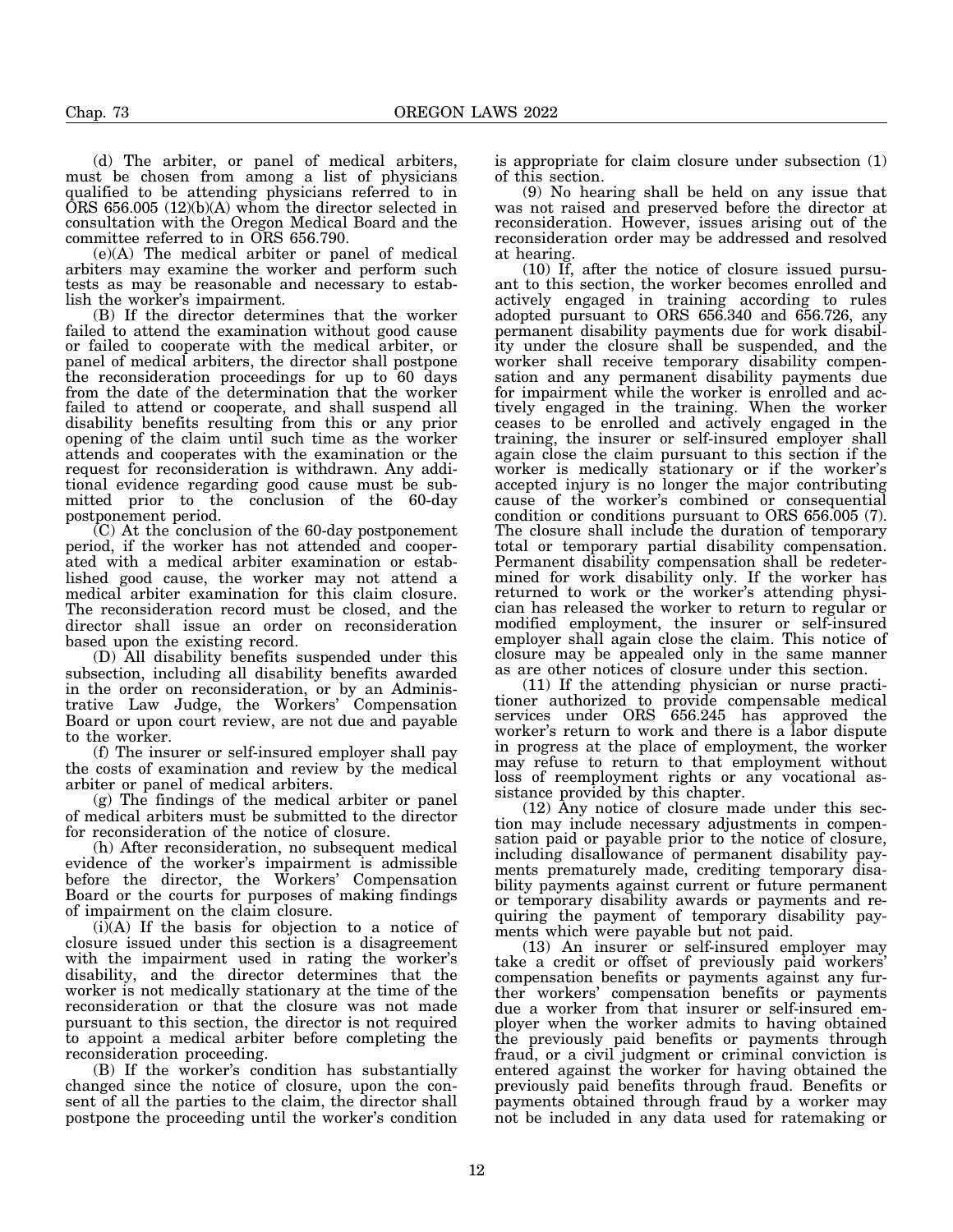individual employer rating or dividend calculations by an insurer, a rating organization licensed pursuant to ORS chapter 737, the State Accident Insurance Fund Corporation or the director.

(14)(a) An insurer or self-insured employer may offset any compensation payable to the worker to recover an overpayment from a claim with the same insurer or self-insured employer. When overpayments are recovered from temporary disability or permanent total disability benefits, the amount recovered from each payment shall not exceed 25 percent of the payment, without prior authorization from the worker.

(b) An insurer or self-insured employer may suspend and offset any compensation payable to the beneficiary of the worker, and recover an overpayment of permanent total disability benefits caused by the failure of the worker's beneficiaries to notify the insurer or self-insured employer about the death of the worker.

(15) Conditions that are direct medical sequelae to the original accepted condition shall be included in rating permanent disability of the claim unless they have been specifically denied.

**(16)(a) Except as provided under subsection (13) of this section, an insurer or self-insured employer may not recover an overpayment from a worker's permanent partial disability compensation for overpayments, offsets or credits of wage loss in an amount that exceeds 50 percent of the total compensation awarded to the worker.**

**(b) An insurer or self-insured employer may not declare an overpayment of any compensation that was paid more than two years prior to the date of the declaration.**

**SECTION 5.** ORS 656.268, as amended by section 2, chapter 47, Oregon Laws 2021, is amended to read:

656.268. (1) One purpose of this chapter is to restore the injured worker as soon as possible and as near as possible to a condition of self support and maintenance as an able-bodied worker. The insurer or self-insured employer shall close the worker's claim, as prescribed by the Director of the Department of Consumer and Business Services, and deter-<br>mine the extent of the worker's permanent mine the extent of the worker's permanent disability, provided the worker is not enrolled and actively engaged in training according to rules adopted by the director pursuant to ORS 656.340 and 656.726, when **one of the following conditions is met**:

(a) The worker has become medically stationary and there is sufficient information to determine permanent disability[*;*]**. Notwithstanding any other provision of this chapter, a physician or nurse practitioner may not retroactively determine a worker to be medically stationary more than 60 days prior to the date of the determination except in the case of claims that are subject to subsection (13) of this section. An insurer or self-insured employer must mail or deliver writ-**

## **ten notice to a worker and to the worker's attorney, if the worker is represented, within seven days following receipt of information that the worker is medically stationary.**

(b) The accepted injury is no longer the major contributing cause of the worker's combined or consequential condition or conditions pursuant to ORS 656.005 (7). When the claim is closed because the accepted injury is no longer the major contributing cause of the worker's combined or consequential condition or conditions, and there is sufficient information to determine permanent disability, the likely permanent disability that would have been due to the current accepted condition shall be estimated**.**[*;*]

(c) Without the approval of the attending physician or nurse practitioner authorized to provide compensable medical services under ORS 656.245, the worker fails to seek medical treatment for a period of 30 days or the worker fails to attend a closing examination, unless the worker affirmatively establishes that such failure is attributable to reasons beyond the worker's control**.**[*; or*]

(d) An insurer or self-insured employer finds that a worker who has been receiving permanent total disability benefits has materially improved and is capable of regularly performing work at a gainful and suitable occupation.

(2) If the worker is enrolled and actively engaged in training according to rules adopted pursuant to ORS 656.340 and 656.726, the temporary disability compensation shall be proportionately reduced by any sums earned during the training.

(3) A copy of all medical reports and reports of vocational rehabilitation agencies or counselors shall be furnished to the worker, if requested by the worker.

(4) Temporary total disability benefits shall continue until whichever of the following events first occurs:

(a) The worker returns to regular or modified employment;

(b) The attending physician or nurse practitioner who has authorized temporary disability benefits for the worker under ORS 656.245 advises the worker and documents in writing that the worker is released to return to regular employment;

(c) The attending physician or nurse practitioner who has authorized temporary disability benefits for the worker under ORS 656.245 advises the worker and documents in writing that the worker is released to return to modified employment, such employment is offered in writing to the worker and the worker fails to begin such employment. However, an offer of modified employment may be refused by the worker without the termination of temporary total disability benefits if the offer:

(A) Requires a commute that is beyond the physical capacity of the worker according to the worker's attending physician or the nurse practitioner who may authorize temporary disability under ORS 656.245;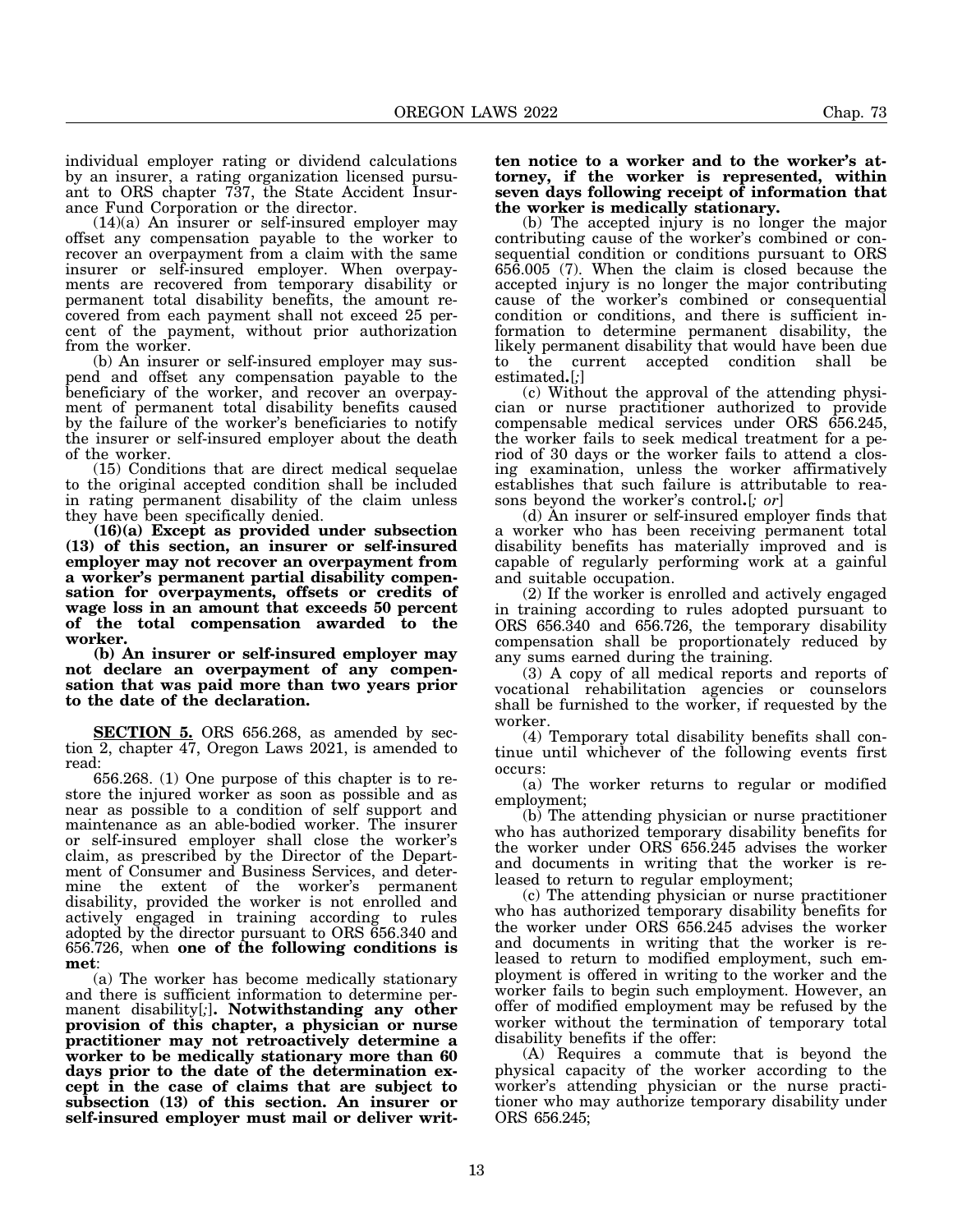(B) Is at a work site more than 50 miles one way from where the worker was injured unless the site is less than 50 miles from the worker's residence or the intent of the parties at the time of hire or as established by the pattern of employment prior to the injury was that the employer had multiple or mobile work sites and the worker could be assigned to any such site;

 $( \check{C} )$  Is not with the employer at injury;

(D) Is not at a work site of the employer at injury;

(E) Is not consistent with the existing written shift change policy or is not consistent with common practice of the employer at injury or aggravation; or

(F) Is not consistent with an existing shift change provision of an applicable collective bargaining agreement;

(d) Any other event that causes temporary disability benefits to be lawfully suspended, withheld or terminated under ORS 656.262 (4) or other provisions of this chapter; or

(e) Notwithstanding paragraph  $(c)(C)$ ,  $(D)$ ,  $(E)$ and (F) of this subsection, the attending physician or nurse practitioner who has authorized temporary disability benefits under ORS 656.245 for a home care worker or a personal support worker who has been made a subject worker pursuant to ORS 656.039 advises the home care worker or personal support worker and documents in writing that the home care worker or personal support worker is released to return to modified employment, appropriate modified employment is offered in writing by the Home Care Commission or a designee of the commission to the home care worker or personal support worker for any client of the Department of Human Services who employs a home care worker or personal support worker and the worker fails to begin the employment.

 $(5)(a)$  Findings by the insurer or self-insured employer regarding the extent of the worker's disability in closure of the claim shall be pursuant to the standards prescribed by the director.

(b) The insurer or self-insured employer shall issue a notice of closure of the claim to the worker and to the worker's attorney if the worker is represented. The insurer or self-insured employer shall notify the director of the closure in the manner the director prescribes by rule. If the worker is deceased at the time the notice of closure is issued, the insurer or self-insured employer shall mail the worker's copy of the notice of closure, addressed to the estate of the worker, to the worker's last known address and may mail copies of the notice of closure to any known or potential beneficiaries to the estate of the deceased worker.

(c) The notice of closure must inform:

(A) The parties, in boldfaced type, of the proper manner in which to proceed if they are dissatisfied with the terms of the notice of closure;

(B) The worker of:

(i) The amount of any further compensation, including permanent disability compensation to be awarded;

(ii) The duration of temporary total or temporary partial disability compensation;

(iii) The right of the worker or beneficiaries of the worker who were mailed a copy of the notice of closure under paragraph (b) of this subsection to request reconsideration by the director under this section within 60 days of the date of the notice of closure;

(iv) The right of beneficiaries who were not mailed a copy of the notice of closure under paragraph (b) of this subsection to request reconsideration by the director under this section within one year of the date the notice of closure was mailed to the estate of the worker under paragraph (b) of this subsection;

(v) The right of the insurer or self-insured employer to request reconsideration by the director under this section within seven days of the date of the notice of closure;

(vi) The aggravation rights; and

(vii) Any other information as the director may require; and

(C) Any beneficiaries of death benefits to which they may be entitled pursuant to ORS 656.204 and 656.208.

(d) If the insurer or self-insured employer has not issued a notice of closure, the worker may request closure. Within 10 days of receipt of a written request from the worker, the insurer or self-insured employer shall issue a notice of closure if the requirements of this section have been met or a notice of refusal to close if the requirements of this section have not been met. A notice of refusal to close shall advise the worker of:

(A) The decision not to close;

(B) The right of the worker to request a hearing pursuant to ORS 656.283 within 60 days of the date of the notice of refusal to close;

(C) The right to be represented by an attorney; and

(D) Any other information as the director may require.

(e) If a worker, a worker's beneficiary, an insurer or a self-insured employer objects to the notice of closure, the objecting party first must request reconsideration by the director under this section. A worker's request for reconsideration must be made within 60 days of the date of the notice of closure. If the worker is deceased at the time the notice of closure is issued, a request for reconsideration by a beneficiary of the worker who was mailed a copy of the notice of closure under paragraph (b) of this subsection must be made within  $60$  days of the date of the notice of closure. A request for reconsideration by a beneficiary to the estate of a deceased worker who was not mailed a copy of the notice of closure under paragraph (b) of this subsection must be made within one year of the date the notice of closure was mailed to the estate of the worker under paragraph (b) of this subsection. A request for reconsideration by an insurer or self-insured employer may be based only on disagreement with the findings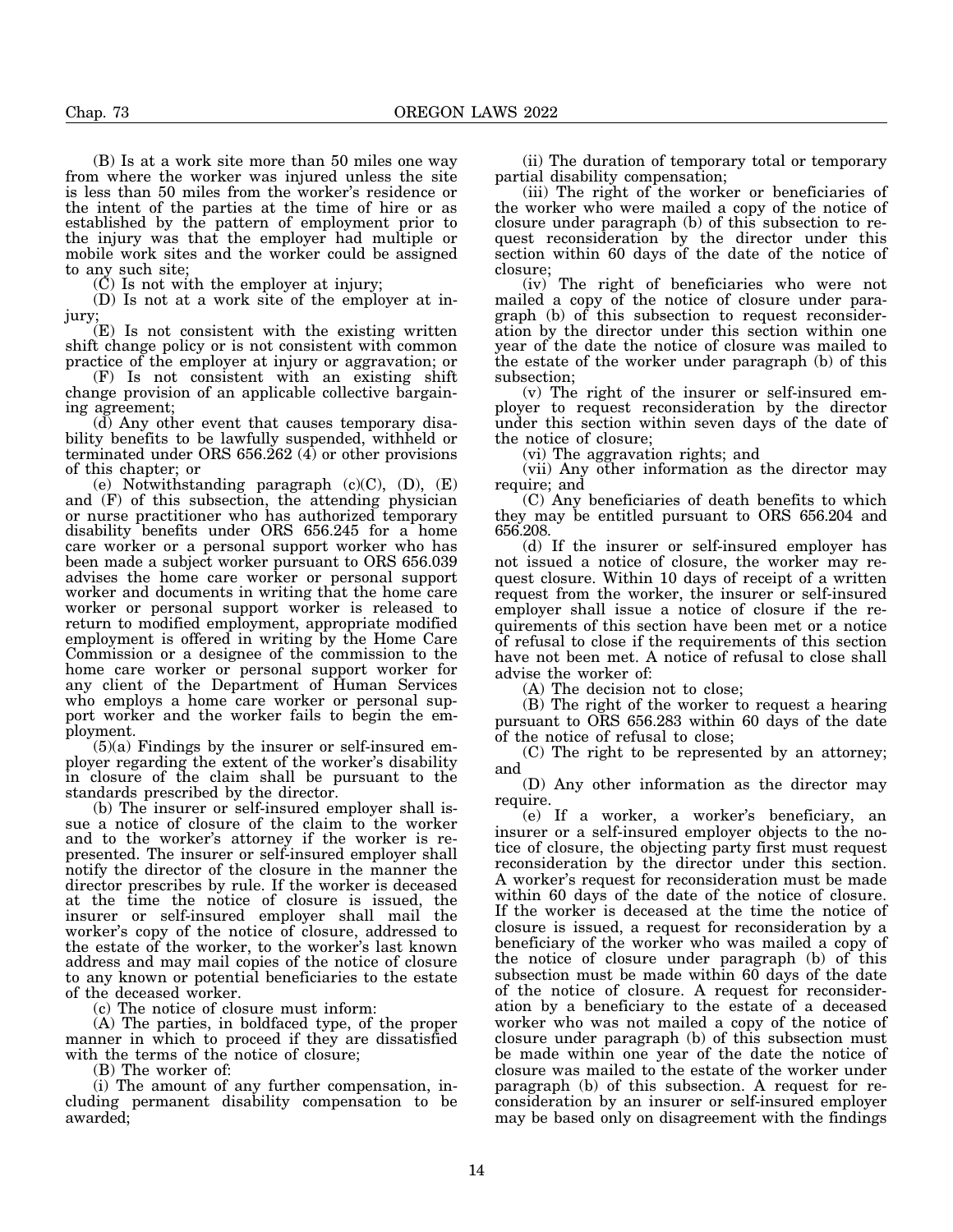used to rate impairment and must be made within seven days of the date of the notice of closure.

(f) If an insurer or self-insured employer has closed a claim or refused to close a claim pursuant to this section, if the correctness of that notice of closure or refusal to close is at issue in a hearing on the claim and if a finding is made at the hearing that the notice of closure or refusal to close was not reasonable, a penalty shall be assessed against the insurer or self-insured employer and paid to the worker in an amount equal to 25 percent of all compensation determined to be then due the claimant.

(g) If, upon reconsideration of a claim closed by an insurer or self-insured employer, the director orders an increase by 25 percent or more of the amount of compensation to be paid to the worker for permanent disability and the worker is found upon reconsideration to be at least 20 percent permanently disabled, a penalty shall be assessed against the insurer or self-insured employer and paid to the worker in an amount equal to 25 percent of all compensation determined to be then due the claimant. If the increase in compensation results from information that the insurer or self-insured employer demonstrates the insurer or self-insured employer could not reasonably have known at the time of claim closure, from new information obtained through a medical arbiter examination or from a determination order issued by the director that addresses the extent of the worker's permanent disability that is not based on the standards adopted pursuant to ORS 656.726 (4)(f), the penalty shall not be assessed.

(6)(a) Notwithstanding any other provision of law, only one reconsideration proceeding may be held on each notice of closure. At the reconsideration proceeding:

(A) A deposition arranged by the worker, limited to the testimony and cross-examination of the worker about the worker's condition at the time of claim closure, shall become part of the reconsideration record. The deposition must be conducted subject to the opportunity for cross-examination by the insurer or self-insured employer and in accordance with rules adopted by the director. The cost of the court reporter, interpreter services, if necessary, and one original of the transcript of the deposition for the Department of Consumer and Business Services and one copy of the transcript of the deposition for each party shall be paid by the insurer or selfinsured employer. The reconsideration proceeding may not be postponed to receive a deposition taken under this subparagraph. A deposition taken in accordance with this subparagraph may be received as evidence at a hearing even if the deposition is not prepared in time for use in the reconsideration proceeding.

(B) Pursuant to rules adopted by the director, the worker or the insurer or self-insured employer may correct information in the record that is erroneous and may submit any medical evidence that should have been but was not submitted by the attending physician or nurse practitioner authorized to provide compensable medical services under ORS 656.245 at the time of claim closure.

(C) If the director determines that a claim was not closed in accordance with subsection (1) of this section, the director may rescind the closure.

(b) If necessary, the director may require additional medical or other information with respect to the claims and may postpone the reconsideration for not more than 60 additional calendar days.

(c) In any reconsideration proceeding under this section in which the worker was represented by an attorney, the director shall order the insurer or self-insured employer to pay to the attorney, out of the additional compensation awarded, an amount equal to 10 percent of any additional compensation awarded to the worker.

(d) Except as provided in subsection (7) of this section, the reconsideration proceeding shall be completed within 18 working days from the date the reconsideration proceeding begins, and shall be performed by a special evaluation appellate unit within the department. The deadline of 18 working days may be postponed by an additional 60 calendar days if within the 18 working days the department mails notice of review by a medical arbiter. If an order on reconsideration has not been mailed on or before 18 working days from the date the reconsideration proceeding begins, or within 18 working days plus the additional 60 calendar days where a notice for medical arbiter review was timely mailed or the director postponed the reconsideration pursuant to paragraph (b) of this subsection, or within such additional time as provided in subsection (8) of this section when reconsideration is postponed further because the worker has failed to cooperate in the medical arbiter examination, reconsideration shall be deemed denied and any further proceedings shall occur as though an order on reconsideration affirming the notice of closure was mailed on the date the order was due to issue.

(e) The period for completing the reconsideration proceeding described in paragraph (d) of this subsection begins upon receipt by the director of a worker's or a beneficiary's request for reconsideration pursuant to subsection  $(5)(e)$  of this section. If the insurer or self-insured employer requests reconsideration, the period for reconsideration begins upon the earlier of the date of the request for reconsideration by the worker or beneficiary, the date of receipt of a waiver from the worker or beneficiary of the right to request reconsideration or the date of expiration of the right of the worker or beneficiary to request reconsideration. If a party elects not to file a separate request for reconsideration, the party does not waive the right to fully participate in the reconsideration proceeding, including the right to proceed with the reconsideration if the initiating party withdraws the request for reconsideration.

(f) Any medical arbiter report may be received as evidence at a hearing even if the report is not prepared in time for use in the reconsideration proceeding.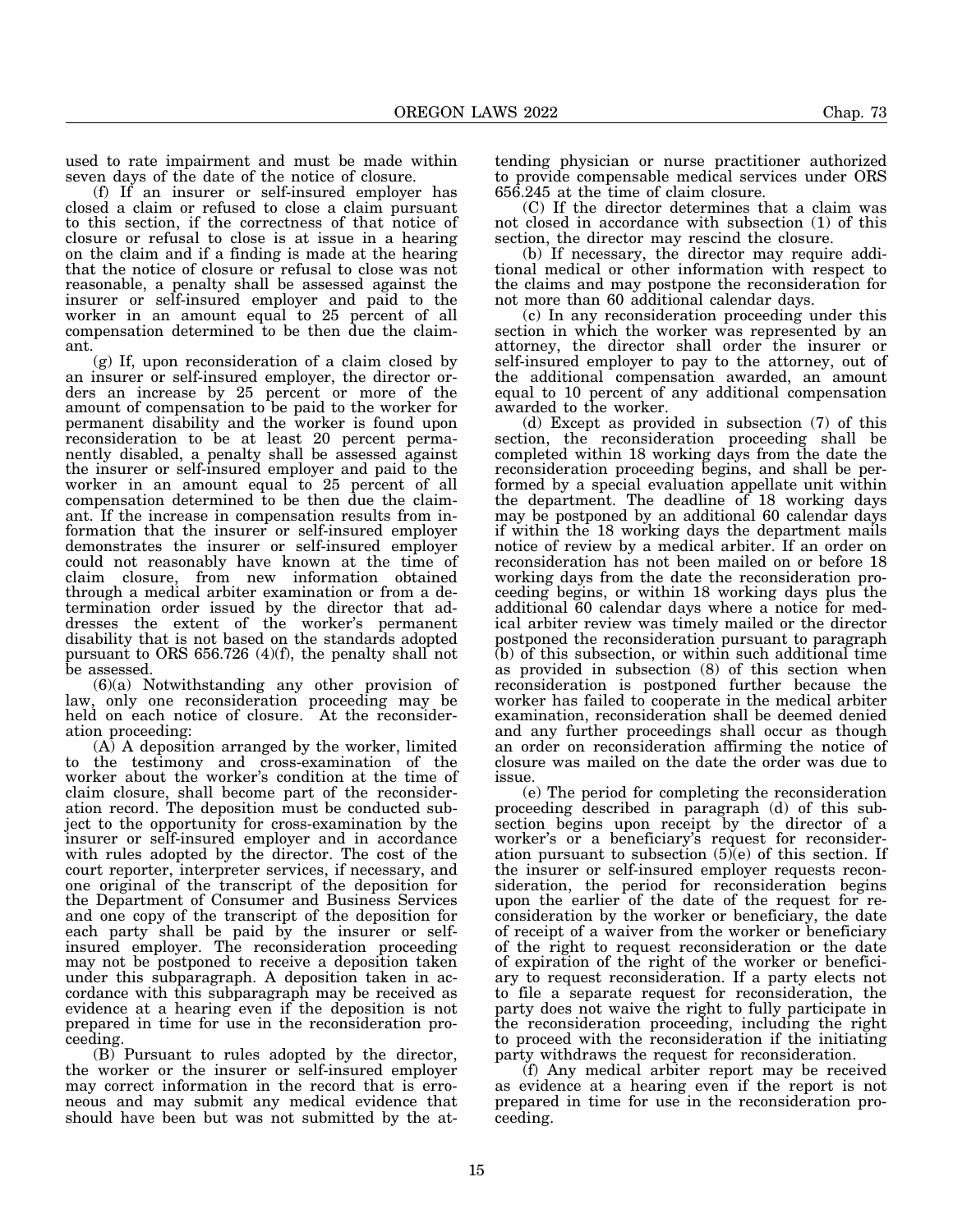(g) If any party objects to the reconsideration order, the party may request a hearing under ORS 656.283 within 30 days from the date of the reconsideration order.

(7)(a) The director may delay the reconsideration proceeding and toll the reconsideration timeline established under subsection (6) of this section for up to 45 calendar days if:

(A) A request for reconsideration of a notice of closure has been made to the director within 60 days of the date of the notice of closure;

(B) The parties are actively engaged in settlement negotiations that include issues in dispute at reconsideration;

(C) The parties agree to the delay; and

(D) Both parties notify the director before the 18th working day after the reconsideration proceeding has begun that they request a delay under this subsection.

(b) A delay of the reconsideration proceeding granted by the director under this subsection expires:

(A) If a party requests the director to resume the reconsideration proceeding before the expiration of the delay period;

(B) If the parties reach a settlement and the director receives a copy of the approved settlement documents before the expiration of the delay period; or

(C) On the next calendar day following the expiration of the delay period authorized by the director.

(c) Upon expiration of a delay granted under this subsection, the timeline for the completion of the reconsideration proceeding shall resume as if the delay had never been granted.

(d) Compensation due the worker shall continue to be paid during the period of delay authorized under this subsection.

(e) The director may authorize only one delay period for each reconsideration proceeding.

(8)(a) If the basis for objection to a notice of closure issued under this section is disagreement with the impairment used in rating of the worker's disability, the director shall refer the claim to a medical arbiter appointed by the director.

(b) If the director determines that insufficient medical information is available to determine disability, the director may appoint, and refer the claim to, a medical arbiter.

(c) At the request of either of the parties, the director shall appoint a panel of as many as three medical arbiters in accordance with criteria that the director sets by rule.

(d) The arbiter, or panel of medical arbiters, must be chosen from among a list of physicians qualified to be attending physicians referred to in  $\overline{ORS}$  656.005 (12)(b)(A) whom the director selected in consultation with the Oregon Medical Board and the committee referred to in ORS 656.790.

(e)(A) The medical arbiter or panel of medical arbiters may examine the worker and perform such tests as may be reasonable and necessary to establish the worker's impairment.

(B) If the director determines that the worker failed to attend the examination without good cause or failed to cooperate with the medical arbiter, or panel of medical arbiters, the director shall postpone the reconsideration proceedings for up to 60 days from the date of the determination that the worker failed to attend or cooperate, and shall suspend all disability benefits resulting from this or any prior opening of the claim until such time as the worker attends and cooperates with the examination or the request for reconsideration is withdrawn. Any additional evidence regarding good cause must be submitted prior to the conclusion of the 60-day postponement period.

(C) At the conclusion of the 60-day postponement period, if the worker has not attended and cooperated with a medical arbiter examination or established good cause, the worker may not attend a medical arbiter examination for this claim closure. The reconsideration record must be closed, and the director shall issue an order on reconsideration based upon the existing record.

(D) All disability benefits suspended under this subsection, including all disability benefits awarded in the order on reconsideration, or by an Administrative Law Judge, the Workers' Compensation Board or upon court review, are not due and payable to the worker.

(f) The insurer or self-insured employer shall pay the costs of examination and review by the medical arbiter or panel of medical arbiters.

(g) The findings of the medical arbiter or panel of medical arbiters must be submitted to the director for reconsideration of the notice of closure.

(h) After reconsideration, no subsequent medical evidence of the worker's impairment is admissible before the director, the Workers' Compensation Board or the courts for purposes of making findings of impairment on the claim closure.

(i)(A) If the basis for objection to a notice of closure issued under this section is a disagreement with the impairment used in rating the worker's disability, and the director determines that the worker is not medically stationary at the time of the reconsideration or that the closure was not made pursuant to this section, the director is not required to appoint a medical arbiter before completing the reconsideration proceeding.

(B) If the worker's condition has substantially changed since the notice of closure, upon the consent of all the parties to the claim, the director shall postpone the proceeding until the worker's condition is appropriate for claim closure under subsection (1) of this section.

(9) No hearing shall be held on any issue that was not raised and preserved before the director at reconsideration. However, issues arising out of the reconsideration order may be addressed and resolved at hearing.

(10) If, after the notice of closure issued pursuant to this section, the worker becomes enrolled and actively engaged in training according to rules adopted pursuant to ORS 656.340 and 656.726, any